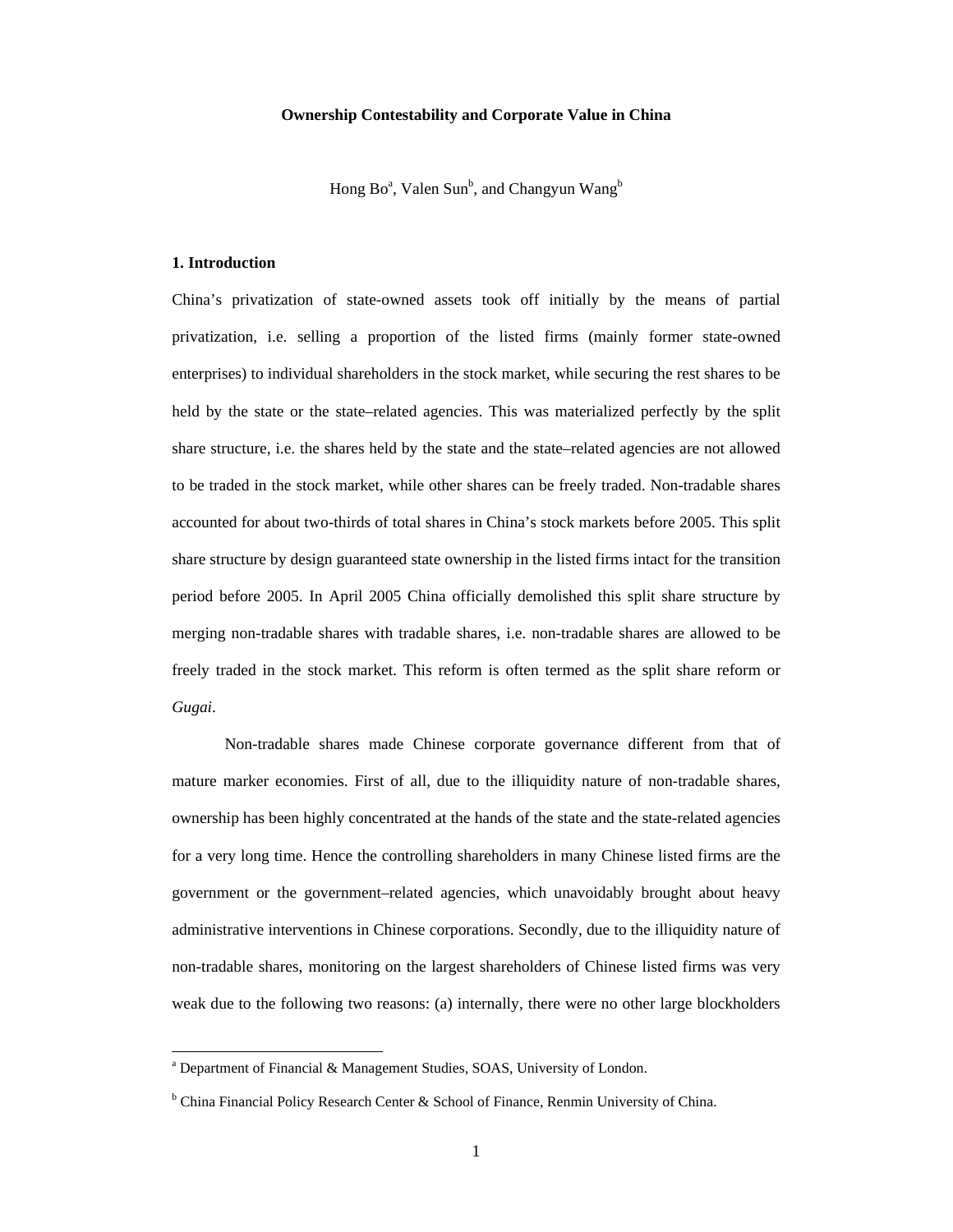who are able to challenge the largest shareholder, hence the contestability of the largest shareholder's control position was very weak. Other large shareholders beyond the controlling shareholder were hardly effective in Chinese corporate governance during the period when non-tradable shares existed. (b) externally, there was no corporate takeover market because there was no chance for bidders to purchase these non-tradable shares, which provides the controlling shareholders with a lot of discretion in making corporate decisions. Due to weak monitoring on the largest shareholder, the conflict of interest between the largest shareholder and outside minority shareholders has been extremely high in Chinese corporations. There are sufficient evidence on the expropriation of outside minority shareholders by the controlling shareholders in China (e.g., Aharony et al., 2000; Jian and Wong, 2004; Lin et al., 2007). Therefore, it is obvious that although non-tradable shares have delayed the privatization of state assets and provided stability to the whole transition process in China, its negative impact on corporate governance has become severer.

China's reform in 2005 to liquidate non-tradable shares provides us with a unique platform to examine the changes in the ownership structure of Chinese listed firms in general and in particularly the changes in ownership contestability. After *Gugai,* the nature of nontradable shares has changed, which provides some opportunities for other blockholders to challenge the controlling position of the largest shareholder by means of purchasing (or the possibility of purchasing) the shares held by the largest shareholder. Although in practice the contest power of other blockholders may be restricted due to the selling constraints of nontradable shares in a short run, from a longer run point of view the standard finance theory predicts an increased contestability from other blockholders, hence both the investors and the stock market would expect the adjustment in the relative power strength between the controlling shareholder and other large blockholders in making corporate decisions. Logically, a direct outcome of *Gugai* is that the controlling shareholders are under increasing pressure of being challenged by other shareholders. Therefore, we would expect to observe that changes in the distribution of ownership among a few top shareholders should affect corporate value in China.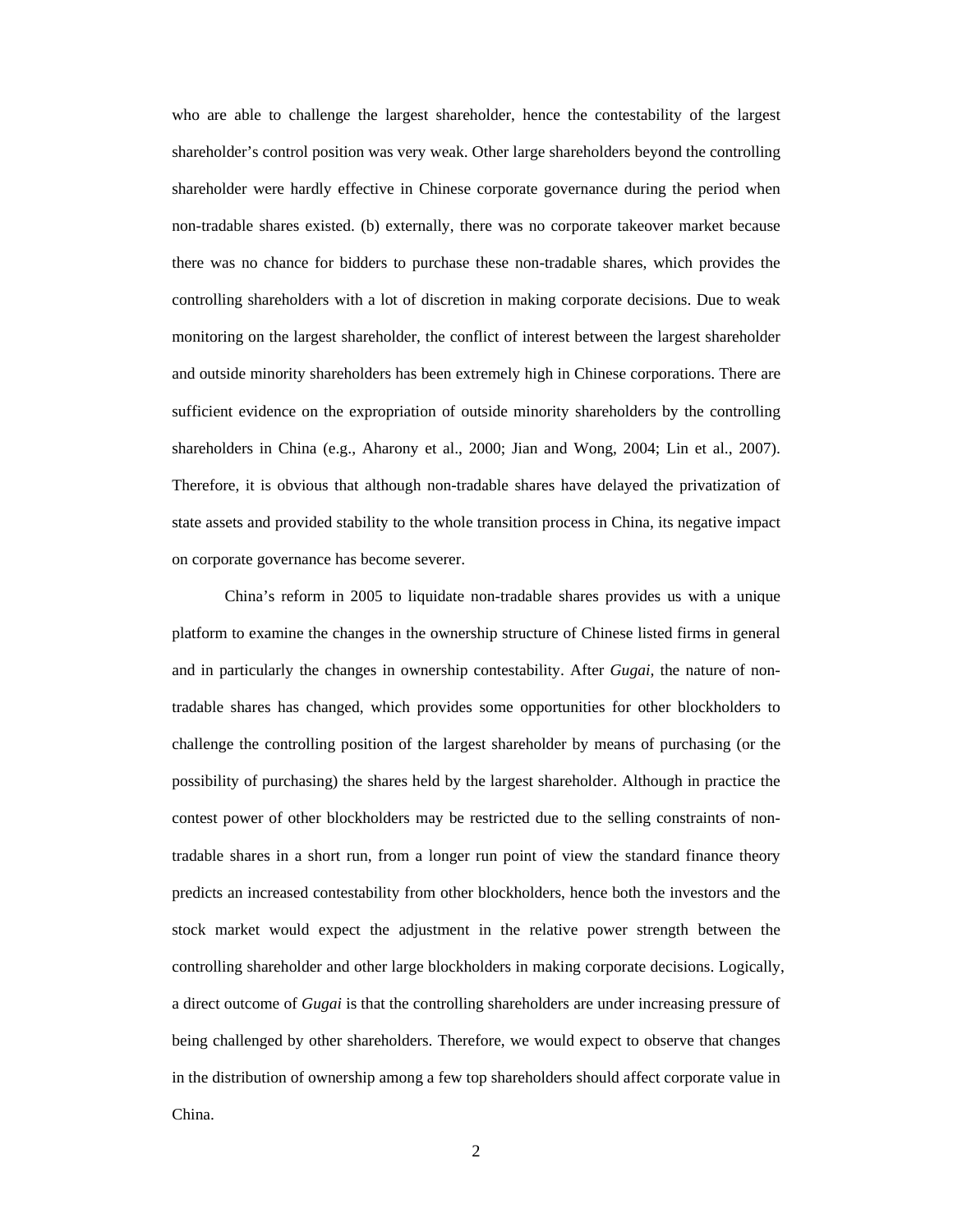In this paper, we evaluate the effect of *Gugai* using a panel of 1102 Chinese listed firms during 2002-2008. We find that liquidating non-tradable shares improves firm value via the distribution of ownership among a few top shareholders, supporting the ownership contestability theory. We also find that *Gugai* leads to positive effects by the largest shareholder on firm value probably due to the reduced opportunistic behaviour of the largest shareholder. Additionally, we find that *Gugai* also leads to positive effects by the second, the third and the fourth largest shareholders on firm value, implying that liquidating non-tradable shares brings about active participation in corporate governance by other large shareholders beyond the controlling shareholder. We also provide evidence that the *Gugai* effect varies between state-controlled versus non-state-controlled firms, i.e. the *Gugai* effect is more profound in the listed firms in which the state is the controlling shareholder. In sum, our evidence supports the notion that ownership contestability is a channel through which liquidating non-tradable shares improves corporate value in China.

In Section 2, we review some relevant theories and set up our hypotheses for empirical analyses. Section 3 concerns research design, including data, summary statistics, measurement of variables and empirical specifications. Section 4 discusses estimation results. Section 5 concludes.

#### **2. Theories and Hypotheses**

Ownership structure, if appropriately formed, serves as an internal corporate governance mechanism to deal with agency costs between managers and shareholders. In the presence of separation between ownership and management, if ownership is dispersed at the hands of atomic small shareholders, monitoring on the management from shareholders will be very weak due to the free riding problem among small individual shareholders. Shleifer and Vishny (1986) and Demsetz and Lehn (1985) propose to give large shareholders some concentrated ownership in order to motive large shareholders to better monitor the management. However, large shareholders who hold increasingly high ownership may be motivated to abuse their increased power to secure their private benefits of control (La Porta,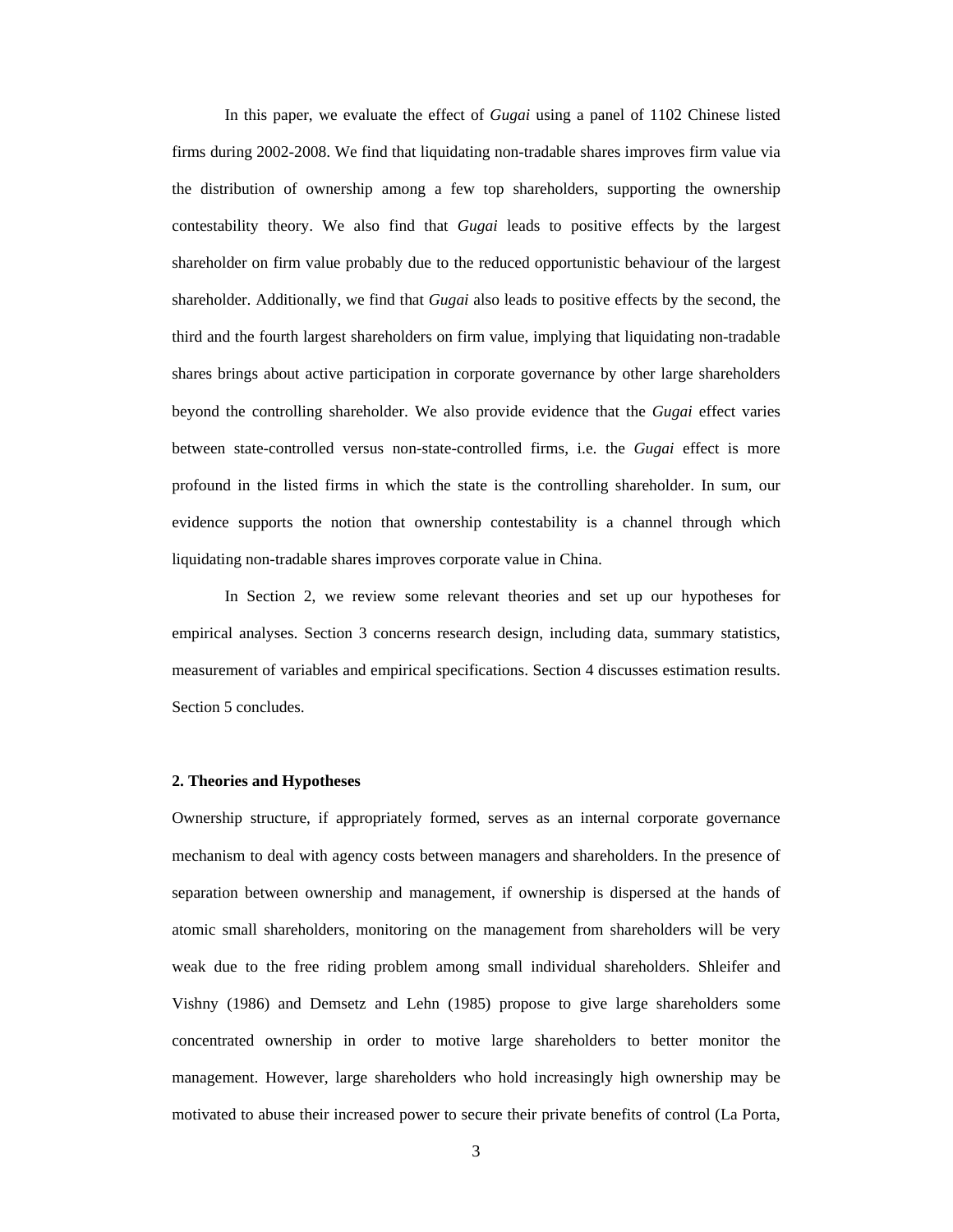Lopez-de-Silanes, Sjhleifer, 1999; Johnson et al.2000, and Claessens et al. 2002). Hence the trade-off between better monitoring on the management and the incentive of expropriating small shareholders raise another issue, i.e. who monitors the monitor? or who can efficiently monitor the largest shareholder in a firm?

 The presence of multiple large shareholders can be used as a mechanism of monitoring the controlling shareholder (Bennedsen and Wolfenzon, 2000). The presence of multiple large shareholders refers to that the firm's ownership is not concentrated at the hand of the largest shareholder only, while it should be dispersed among a few large blockholders. The presence of multiple large blockholders challenges the controlling position of the largest shareholder, hence provides incentives for the largest shareholder to restrain himself from behaving opportunistically. The literature mainly focuses on the monitoring effect of multiple blockholders on the largest shareholder due to the increased contestability. For example, Boch and Hege (2001) theoretically prove that due to the existence of multiple blockholders, the incumbent controlling shareholder cannot extract more rents without loosing control. Hence the existence of multiple blockholders may function as a substitute for poor legal protection of dispersed ownership. Maury and Pajuste (2005) using a sample of Finnish firms find that both the Herfindahl index of the voting stakes and the Herfindahl index of the differences between voting stakes are negatively related to firm value, measured by Tobin's Q, suggesting that a more equally distributed voting power increases the firm's value. Gutierrez & Pombo (2009) using a sample of Colombian firms document that a more equal distribution of ownership among large blockholders leads to positive effects on firm value. They believe that multiple blockholders have power to challenge the incumbent controlling shareholder's position, hence reduce the largest shareholder's intention to expropriate small shareholders and improve firm performance. Attig, Guedhami and Mishra (2008) find that dispersed blockholdings mediate the information asymmetric problem and hence lower cost of equity financing. Based on the above-mentioned studies we can conclude that not only the ownership concentration per se, but also the structure of ownership concentration matters for corporate value. Obviously, what concerns the most for ordinary shareholders is how contestable the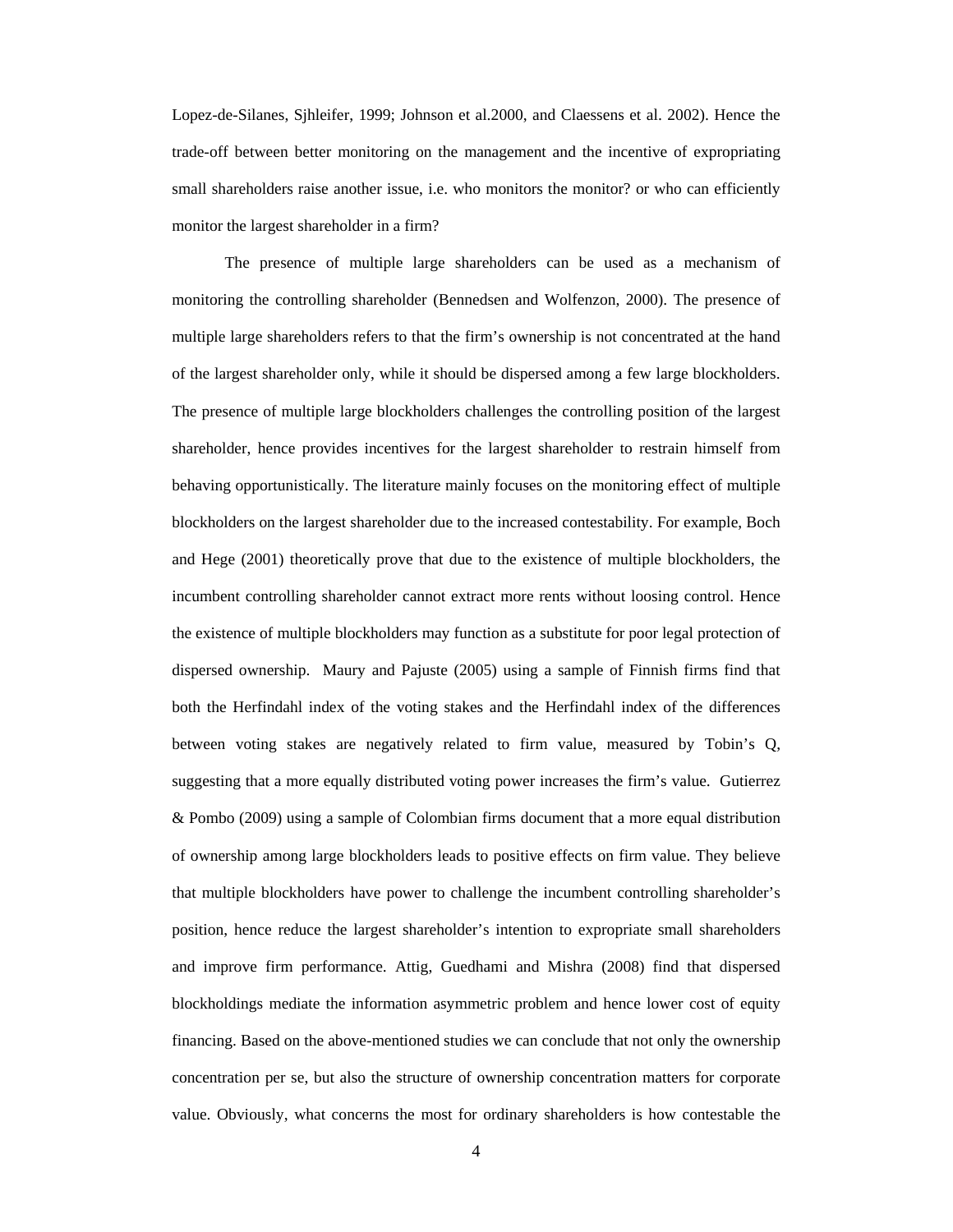controlling shareholder's control position is, in another world, ordinary shareholders are concerned about whether the controlling shareholder restrains his opportunistic behaviour under the pressure of contest from other large shareholders. Hence it is important for the firm to have ownership concentration dispersed at the hands of multiple large shareholders, i.e. ownership should be distributed among multiple large shareholders but not at the hand of a single largest shareholder.

However, according to Bennedsen and Wolfenzon (2000) the existence of multiple blockholders may also bring about negative effects if large blockholders form coalition with the largest shareholder. Maury & Pajuste (2005) document that the incentive to collude with the largest shareholder or to monitor the largest shareholder is significantly affected by the type of the blockholder. For example, they document that some family-related blockholders in family-controlled firms intend to collude with the largest shareholder in extracting profits, while it will be more costly for financial institutions to collude with the largest shareholder in expropriating minority shareholders because these financial institutions are under tight scrutiny from regulations. Faccio, et al. (2000) document that the impact of multiple blockholders varies across regions where corporate governance system differs. They find that the presence of multiple large shareholders reduces expropriation in Europe, confirming the monitoring effect; while it exacerbates profit extraction in Asia, confirming the collusion effect.

Based on the above-reviewed literatures, we are now able to set up the hypotheses for our empirical analyses. We believe that the most important (expected) outcome of *Gugai* in 2005 will be that the largest shareholders are now facing (or are expected to face) increasing competition from other larger shareholders, i.e. the controlling position of the largest shareholders in Chinese listed firms is becoming increasingly challengeable along with the process of liquidating non-tradable shares. More specifically, we expect corporate governance of Chinese listed firms will be improved from the following aspects:

Firstly, *Gugai* makes the controlling position of the largest shareholder challengeable, leading to the enhanced ownership contestability, hence improves firm value.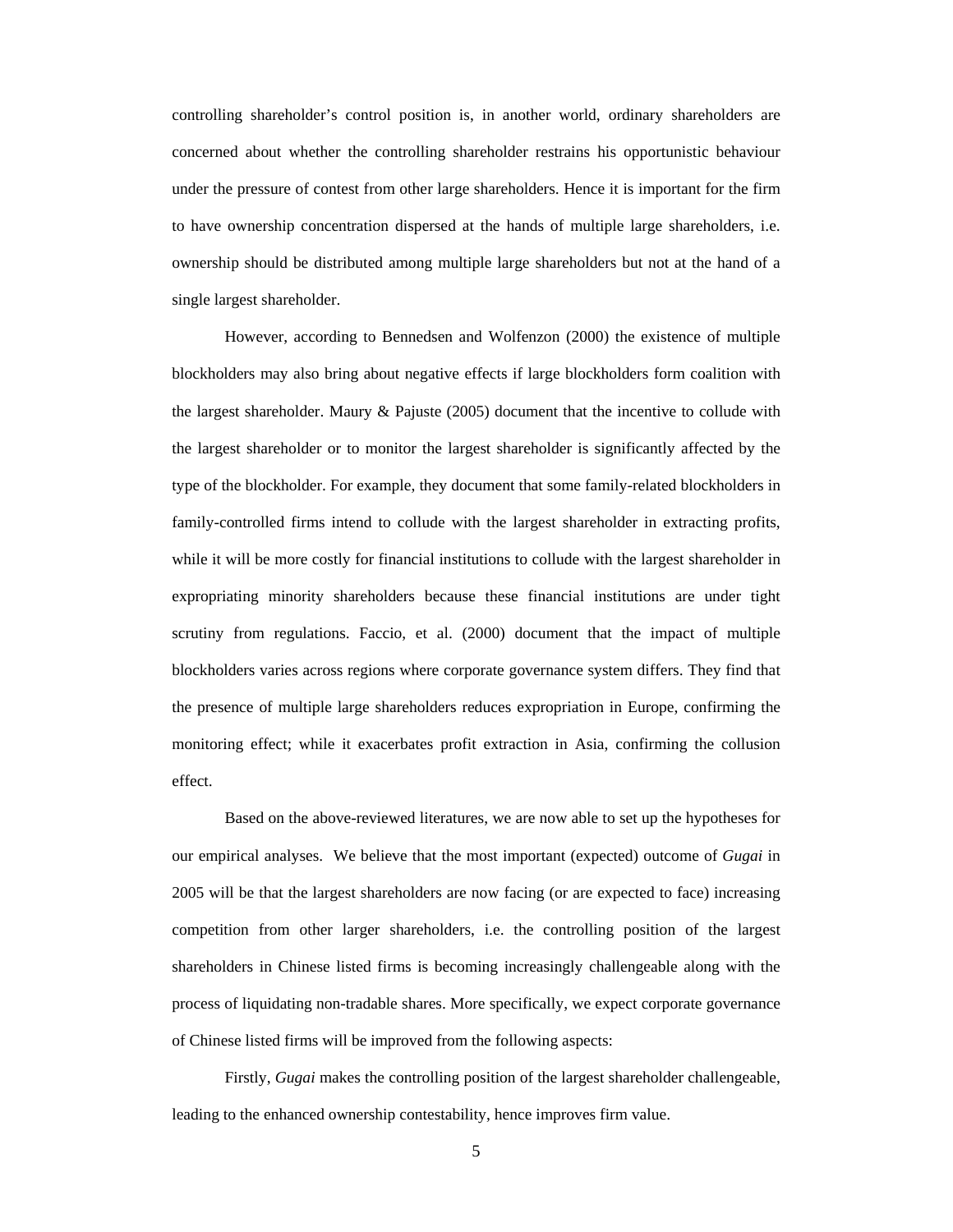*H1: Liquidating non-tradable shares enhances ownership contestability, leading to positive effects on firm value.*

Secondly, the largest shareholders are expected to restrain themselves from behaving opportunistically because they are now under closer scrutiny of the market and under pressure of being challenged by other larger shareholders. This will lead to the reduced activities of expropriating other minority shareholders, hence:

*H2: Liquidating non-tradable shares reduces the opportunistic behaviour of the largest shareholder, leading to positive effects by the largest shareholder on firm value.* 

Thirdly, *Gugai* brings about opportunities for other larger shareholders beyond the largest shareholder to actively participate in corporate decision-makings, which improves corporate governance and firm value.

*H3: Liquidating non-tradable shares brings about active participation in corporate governance by other large shareholders beyond the controlling shareholder, improving firm value.* 

 Fourthly, the *Gugai* effect may vary between the state-controlled and non-statecontrolled firms because the degree of ownership contestability differs between the two types of firms. More specifically, the *Gugai* effect should be more profound in the firms that have lower ownership contestability, such as the state-controlled firms. Hence:

*H4: predictions based on H1, H2 and H3 may vary between state-controlled and non-state controlled firms.* 

# **3**. **Empirical Design**

3.1. Data and sample selection

We select the listed non-financial firms that have undertaken *Gugai* during the period 2002- 2008. Table 1 summarizes the distribution of the Chinese listed firms that have finished the *Gugai* reform by 2008.

(Table 1 here)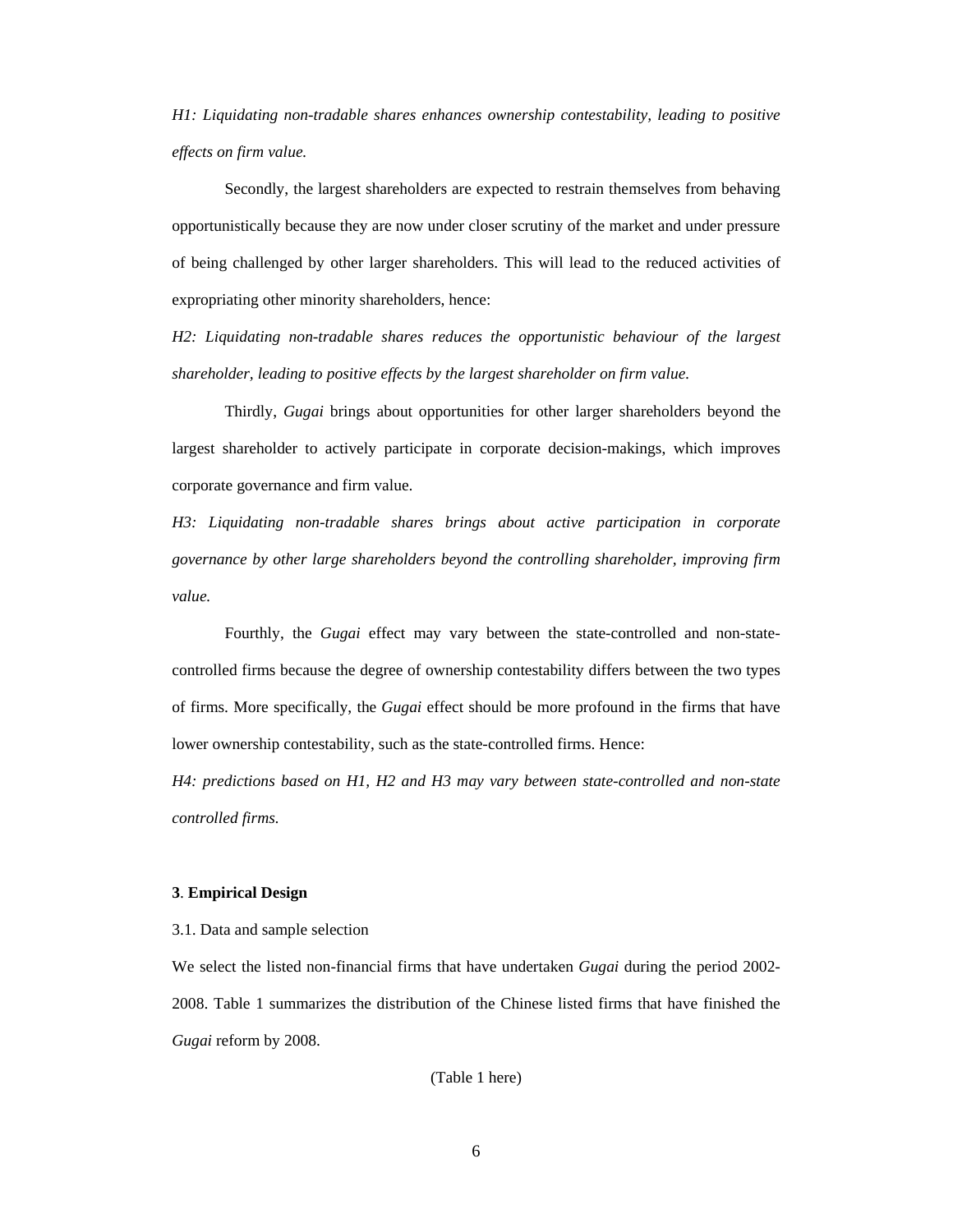As we can see from Table 1 that the majority of Chinese listed firms conducted *Gugai* in 2005 and 2006, accounting for about 89% of total reformed firms. We exclude financial firms from the list of firms that have finished *Gugai*. Firms that have missing observations for the variables used in the empirical analyses are further excluded. In addition, we take the up 1% and the bottom 1% of the observations out of the sample to reduce the impact of possible outliers. We end up with 1102 sample firms. Among our sample firms, there are 406 firms in which the ratio of state shares to total shares of the firm is larger than 50%, i.e. the state is the ultimate controlling shareholder of these firms; while the remaining 696 firms are non-state controlled firms. We set up a panel data which contains all 1102 sample firms during 2002- 2008, total firm year observation is 6654. The data are taken from Chinese Stock Market and Accounting Research Database (CSMAR).

## 3.2. Descriptive statistics

Table 2 presents various indicators of ownership structure based on the sample firms around the *Gugai* period.

(Table 2 here)

Table 3 is a summary statistics of the variables used in this paper based on the whole sample.

(Table 3 here)

# 3.3. Empirical specifications

Our primary objective in this paper is to examine whether ownership contestability is the channel through which *Gugai* improves corporate value in China. For this purpose, we use the firm's market performance because the stock market's responses to *Gugai* are more informative than that of the firm's accounting performance. The stock market carries the transaction of the previous non-tradable shares in secondary stock markets and contains investors' expectations from *Gugai*. Hence in our empirical analyses we use the firm's market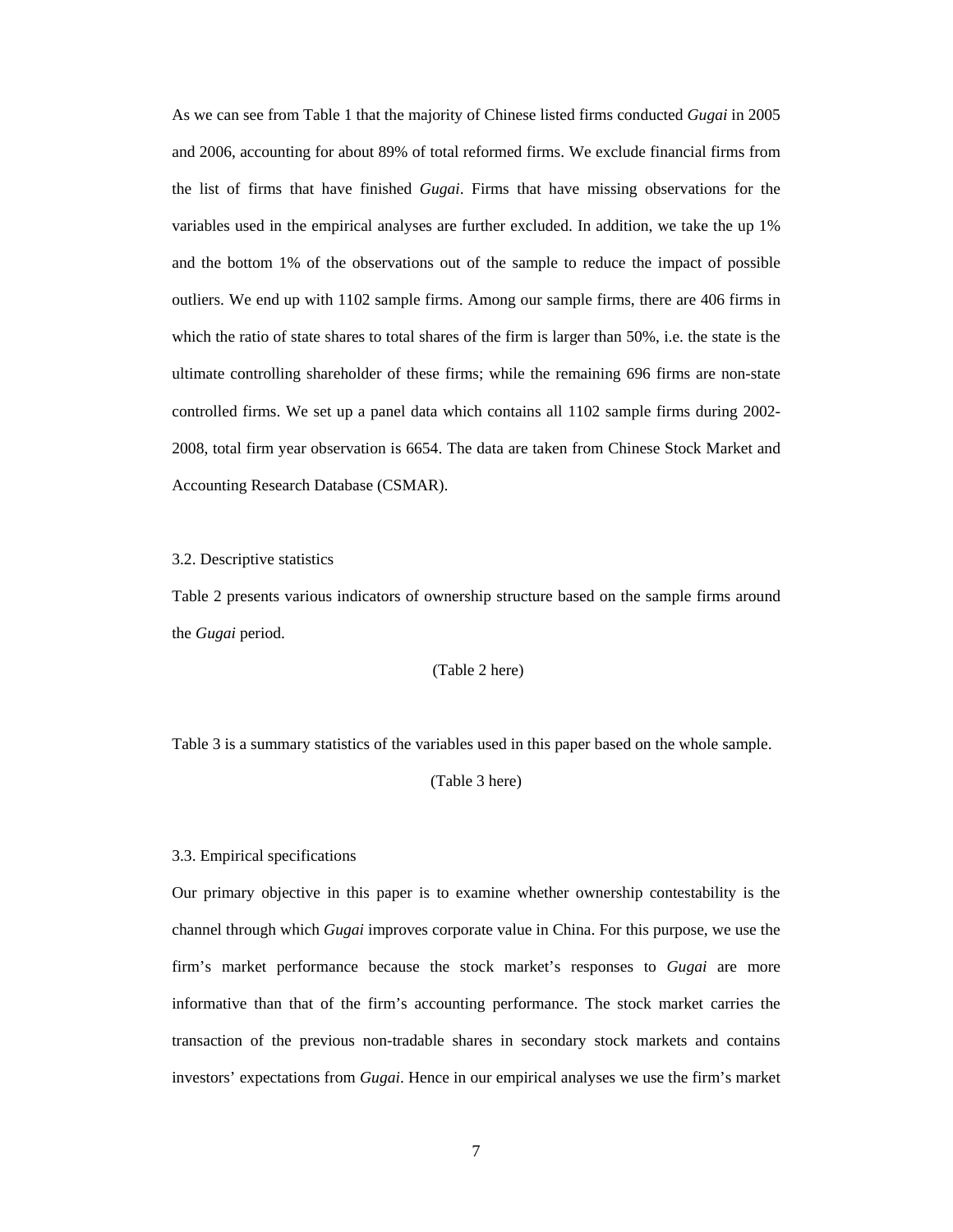to book value (*MtoB*) as the dependent variable. Previous studies that document the impact of ownership contestability have also used the firm's market value (e.g. Maury and Pajuste, 2005; Gutierrez and Pombo, 2009). Our key independent variables concern various indicators of ownership contestability. Examining the distribution of ownership among multiple large shareholders, we focus on the largest shareholder (*Top*1) and the combined strength of the second, the third and the fourth largest shareholder(*Top*2 − 4). Based on the information on *Top*1 <sub>and</sub> *Top*2−4, we construct the following ownership contestability indicators:

(a) *Contest*1<sup>=</sup> (*Top*1) <sup>−</sup> (*Top*<sup>2</sup> <sup>−</sup> 4) , it is the difference in ownership ratio between the largest shareholder and the sum of the second, the third, and the fourth largest shareholder.

(b) *Contest*<sup>2</sup> <sup>=</sup> (*Top*1)/(*Top*<sup>2</sup> <sup>−</sup> 4) , it is the ratio of the largest shareholder to the sum of the second, the third, and the fourth largest shareholder.

(c) *Contest*3 is the natural logarithm of the Herfindal concentration index defined as :

$$
HI\_concentration = \sum [(Top1)^{2} + (Top2)^{2} + (Top3)^{2} + (Top4)^{2}].
$$

(d) *Contest*4 is the natural logarithm of the differences in the Herfindal indices defined as:

$$
HI\_difference = \sum ((Top1 - Top2)^2 + (Top2 - Top3)^2 + (Top3 - Top4)^2)
$$

Notice that all the above-defined indicators of ownership contestability measure to what extent the distribution of ownership among top shareholders is skewed towards the largest shareholder, hence the larger the value of the above mentioned contestability indicators, the less contestable the largest shareholder's position.

To capture the *Gugai* effect, we construct a dummy variable (*Gugai*) that takes the value of one if the observation is taken from the year when the firm has finished the *Gugai* reform, and zero otherwise. We use an interactive term between a specific ownership contestability indicator and the *Gugai* dummy to check the *Gugai* effect on firm value via ownership structure.

Besides the dependent variable and key independent variables, we include the following control variables in the empirical analyses: (a) firm age (*Age*) is the number of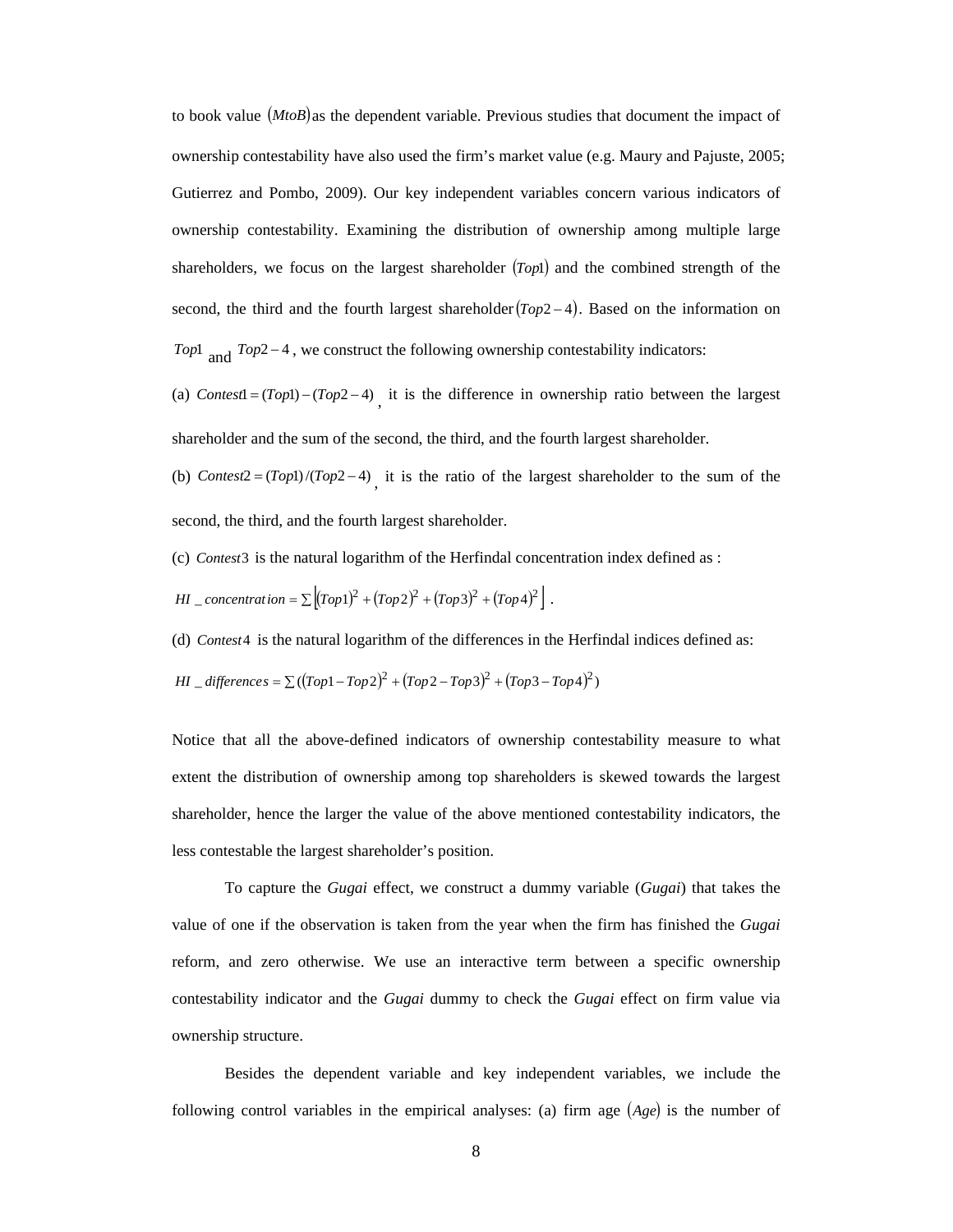years sine the firm was first listed on China's domestic stock exchanges; (b ) A dummy variable indicating whether the firm is also listed in either the B share or H share market  $(BH)$ ; (c) firm size (*Size*), which is measured by the natural log of the firm's total assets; (d) leverage (*Leverage*) is the ratio of total debt to total assets; (e) Growth potential (*Growth*) stands for annual growth rate of sales; (f) Sate share (*State*), i.e. the ratio of state shares to total shares, captures the impact of state influence on the firm. (g) Industry effects are controlled by including industry dummies(*Industry*). (h) We also include the *Gugai* dummy (*Gugai*) as an independent control variable to isolates other potential effects of *Gugai* from the effect of *Gugai* via the changes in ownership structure.

Our basic empirical model is:

$$
MtoB_{it} = f_i + f_t + \beta_1 \text{Ownership}_{i,t-1}^j + \beta_2 \text{Ownership}_{i,t-1}^j * \text{Gugai}_{i,t-1} + \beta_3 \text{Gugai}_{i,t-1} + + \beta_4 \text{Age}_{i,t-1} + \beta_5 \text{BH}_{i,t-1} + \beta_6 \text{Size}_{i,t-1} + \beta_7 \text{Leverage}_{i,t-1} + \beta_8 \text{Growth}_{i,t-1} + \beta_9 \text{State}_{i,t-1} + \beta_{10} \text{Industry} + \varepsilon_{it}
$$
\n(1)

Where  $f_i$  and  $f_t$  are fixed effect and time effect, respectively. *Ownership*<sup>*j*</sup><sub>*i*</sub>, $t_{-1}$  stands for the ownership/contestability indicator of type *j* , where *j* = *Top*1; *Top*2 − 4 ; *Contest*1; *Contest*<sup>2</sup> ; Contest<sup>3</sup>; and Contest<sup>4</sup> respectively. Empirical model (1) allows us to examine if ownership structure is a channel through which *Gugai* affects firm value, i.e.

$$
\frac{\partial M \omega B_{it}}{\partial Ownership_{i,t-1}^j} = \beta_1 + \beta_2 Gugai_{i,t-1}
$$

According to our discussion in Section 2, if liquidating non-tradable shares has improved corporate governance by increasing ownership contestability, then we would expect the estimated coefficient for  $\beta_2$  to be positive for the ownership/contestability indicators of type *j*, where *j* = *Top*1; *Top*2−4, *Contest*1, *Contest*2, *Contest*3; and *Contest*4, respectively.

Given that in the Chinese stock market non-tradable shares were mainly held by the state and the state-related agencies, one would expect that liquidating non-tradable shares will affect the firm' market performance differently between state controlled and non-state controlled firms (see Hypothesis 4 in Section2). To test hypothesis 4, we construct a dummy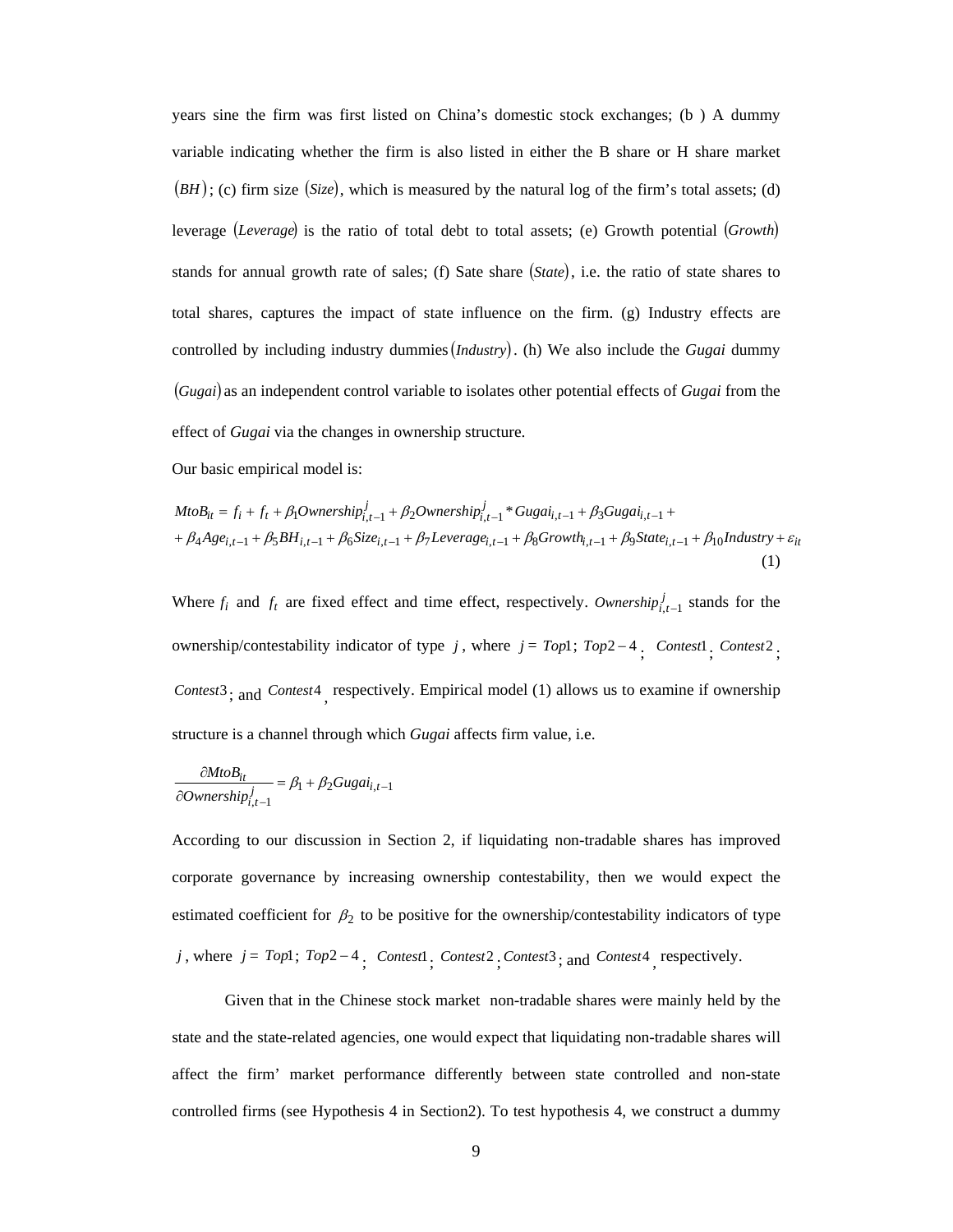variable (*Statedum*) that takes the value of one if the state share ratio is larger than 50%, otherwise it is zero. Correspondingly, we construct a dummy variable (*NonStatedum*)<sub>that takes</sub> the value of one if the state share ratio is less than 50% , otherwise it is zero. We distinguish the *Gugai* effect between state-controlled and nonstate-controlled cases by using state dummy and non-state dummy in the following empirical model:

 $+\beta_6 Age_{i,t-1}+\beta_7BH_{i,t-1}+\beta_8Size_{i,t-1}+\beta_9Leverage_{i,t-1}+\beta_{10}Growth_{i,t-1}+\beta_{11} State_{i,t-1}+\beta_{12}Industry+\varepsilon_{it}$  $+ \beta_3 Ownership^j_{i,t-1}*Nonstatedum_{i,t-1} + \beta_4 Ownership^j_{i,t-1}*Gugai_{i,t-1}*Nonstatedum_{i,t-1} + \beta_5 Gugai_{i,t-1}+$  $MtoB_{it} = f_i + f_t + \beta_1\text{Ownership}_{i,t-1}^j * \text{Statedum}_{i,t-1} + \beta_2\text{Ownership}_{i,t-1}^j * \text{Gugai}_{i,t-1} * \text{Statedum}_{i,t-1} +$ (2)

The impact of *Gugai* for state controlled cases is:

$$
\frac{\partial^2 M to B_{it}}{\partial Ownership_{i,t-1}^j} = \beta_1 \text{Statedum}_{i,t-1} + \beta_2 \text{Gugai}_{i,t-1} * \text{Statedum}_{i,t-1}
$$

Correspondingly, the impact of *Gugai* for non-state controlled cases is:

 $_3$ ivonstate $a$ um $_{i,t-1}$  +  $\rho_4$ Gugai $_{i,t-1}$  \* ivonstate $a$ um $_{i,t-1}$  $,t-1$ 2  $_{-1}$  +  $\beta_4$ Gugai<sub>i,t $_{-1}$ </sub> \* Nonstatedum<sub>i,t</sub> −  $= \beta_3$ Nonstatedum<sub>it-1</sub>+ ∂ ∂  $\frac{\partial^2 M toB_{it}}{\partial W} = \beta_3$ Nonstatedum<sub>i,t-1</sub> +  $\beta_4 G u g a i_{i,t-1}$  \* Nonstatedum<sub>i,t</sub>

#### **4. Empirical results:**

#### 4.1. The effect of *Gugai* on large shareholders

Before formally examining how *Gugai* affects firm value through changes in the distribution of ownership among multiple large shareholders, we first look at whether *Gugai* affects the relationship between top shareholders and the firm's market value. Table 4 reports the estimated results based on model (1) in which the ownership indicators are *Top*1 and *Top*2 − 4 , respectively. Columns (1) and (2) of Table 4 are for the whole sample and columns (3) and (4) are for state-controlled and non-state-controlled cases, respectively. As we can see from column (1) of Table 4, the estimated coefficient for *Top*1 is negatively significant, indicating that the controlling shareholders in Chinese listed firms in general have negative effect on the firm's market value, suggesting that the stock market in general does not value the state involvement in corporations given that the majority of Chinese largest shareholders in the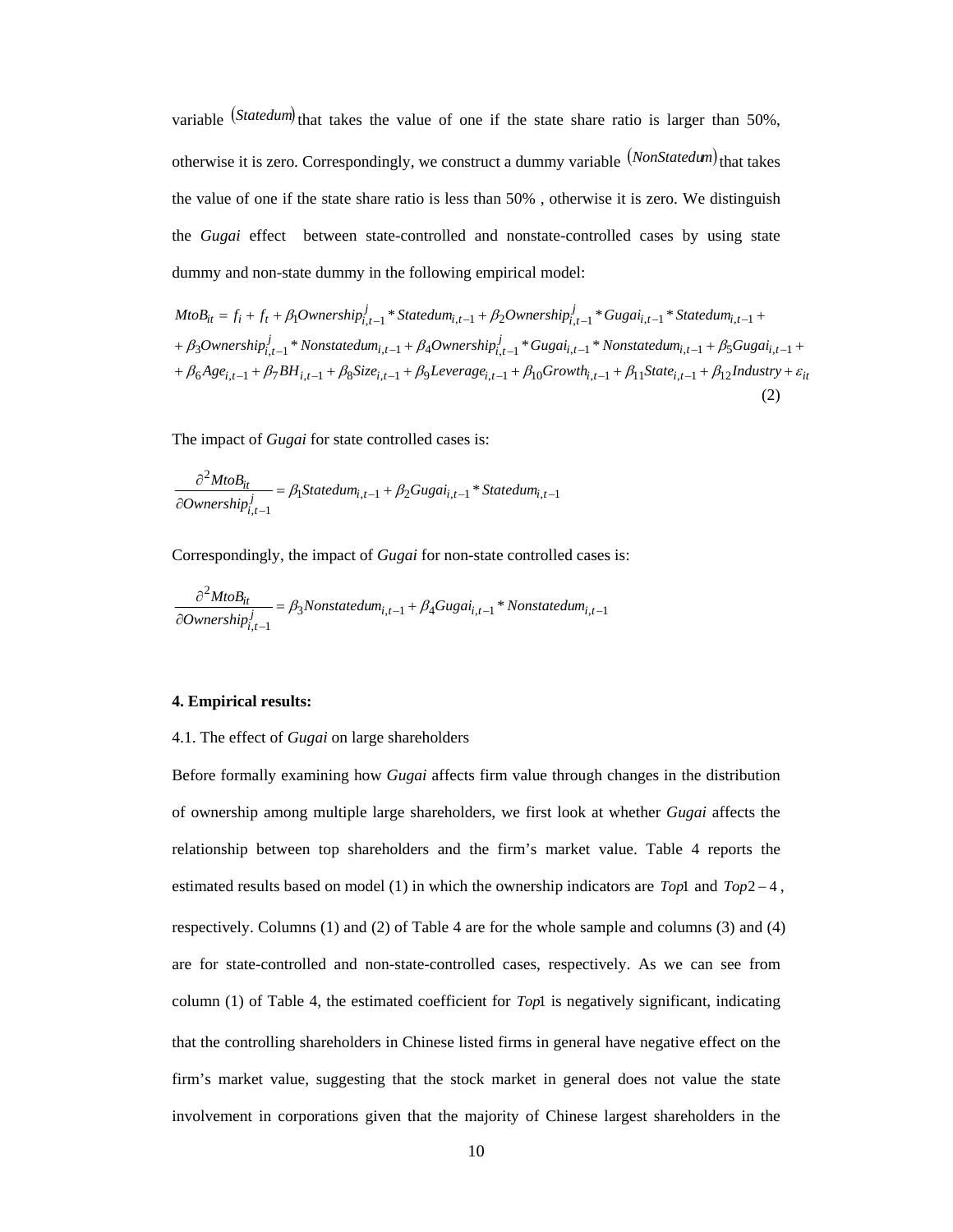listed firms are state or the state-related agencies. This result is consistent with other studies that documents that state share is negatively associated with the firm's market value (e.g. Sun and Tong, 2003). However, the estimated coefficient for the interactive term between *Top*1 and the *Gugai* dummy is positively significant in column (1) of Table 4, suggesting that *Gugai* brought in the pressure for the largest shareholder, which changes the behaviour of the largest shareholders in China. Because non-tradable shares can now be freely traded, the controlling shareholders of Chinese listed firms are now facing stronger market discipline and closer scrutiny from the market and from the challenge of other large shareholders; therefore, the controlling shareholders have to restrain themselves from rent-seeking behaviour. Column (2) of Table 4 shows that the estimated coefficient for *Top*2 − 4 is positively significant but the estimated coefficient for the interactive term between *Top*2 − 4 and the *Gugai* dummy is not significant. When we distinguish the *Gugai* effect between the state and nonstatecontrolled cases as shown in columns (3) and (4) of Table 4, it turns out that *Gugai* has positive effects on large shareholders particularly in the state-controlled cases. In Column (3) we see that although the estimated coefficient for *Top*1 is negatively significant for both statecontrolled and non-state-controlled cases, the estimated coefficient for the interactive term between *Top*1 and the *Gugai* dummy is positive significant only for the state-controlled cases. This result implies that if *Gugai* restrains the opportunistic behaviour of the largest shareholders in Chinese firms, this effect is more profound in the state-controlled firms, which is logical since there is a larger proportion of non-tradable shares and the ownership is over-concentrated at the hand of the largest shareholder in the state-controlled firms. As far as the effect of *Gugai* on other large shareholders ( *Top*<sup>2</sup> <sup>−</sup> <sup>4</sup> ) are concerned, the estimated coefficient for the interactive term between the *Gugai* dummy and *Top*2 − 4 differs between the state and non-state controlled cases. The effect turns out to be positive in the former and negative in the later. Again we observe that the positive *Gugai* effect is stronger for the statecontrolled cases. In sum, evidence shown in Table 4 confirms hypotheses H2, H3, and H4.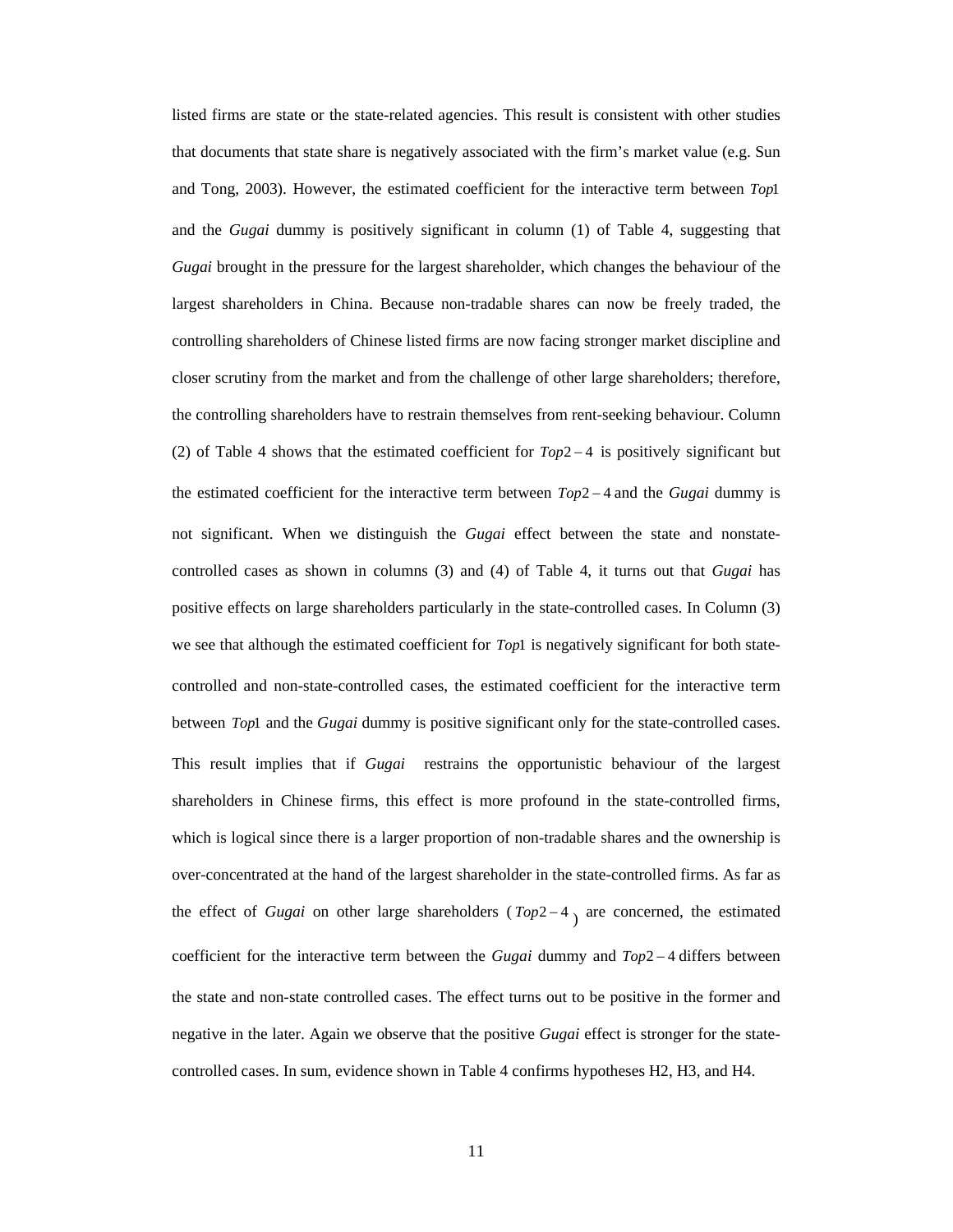Apart from the key independent variables, some control variables also have significant effects on firm value in Table 4. We observe that the estimated coefficient for firm age  $(Age)$  is significantly negative in all the estimated equations in Table 4, suggesting that elder firms in general have lower market to book value. The estimated coefficient for the BH share dummy  $(BH)$  is also negatively significant in all the cases, suggesting that if the firm is also listed in either the B share or the H share market, its market to book value is lower in the A share market. The estimated coefficient for firm size (*Size*) is always positively significant in Table 4, suggesting that large firms normally have higher market to book value. In contrast, the estimated effect of leverage (*Leverage*) is negative and significant in Table4, suggesting that highly indebted firms have lower market value. It is interesting to observe that the estimated coefficient for the *Gugai* dummy (*Gugai*)is significant with a negative sign in two out of four estimations in Table 4, implying that apart from the effect of *Gugai* on firm value that works through the changes in the ownership structure, *Gugai* itself affects the firm's value negatively. This result is consistent with the intuition. Liquidating non-tradable shares injects more shares into the secondary stock market, which causes the decline of stock prices in general. This explains why we observe that apart from the *Gugai* effect via ownership structure, *Gugai* also has brought about the decline of the firms' market value due to the decline of the stock prices. Finally, the estimated coefficient for state share (*State*) is positively significant in both columns (3) and (4) in Table 4.

# **4.2. The contestability effect: whole sample**

From Table 4 we see that *Gugai* changes the relation between the firm's large shareholders ( *Top*1, *Top*<sup>2</sup> <sup>−</sup> <sup>4</sup> ) and the firm's market performance. In this subsection, we focus on how *Gugai* changes the relationship between ownership contestability and the firm's market value. As we reviewed in Section 2, some previous studies document that the lack of ownership contestability damages firm's market value, while a more equally distributed ownership among multiple large shareholders makes the controlling position of the largest shareholder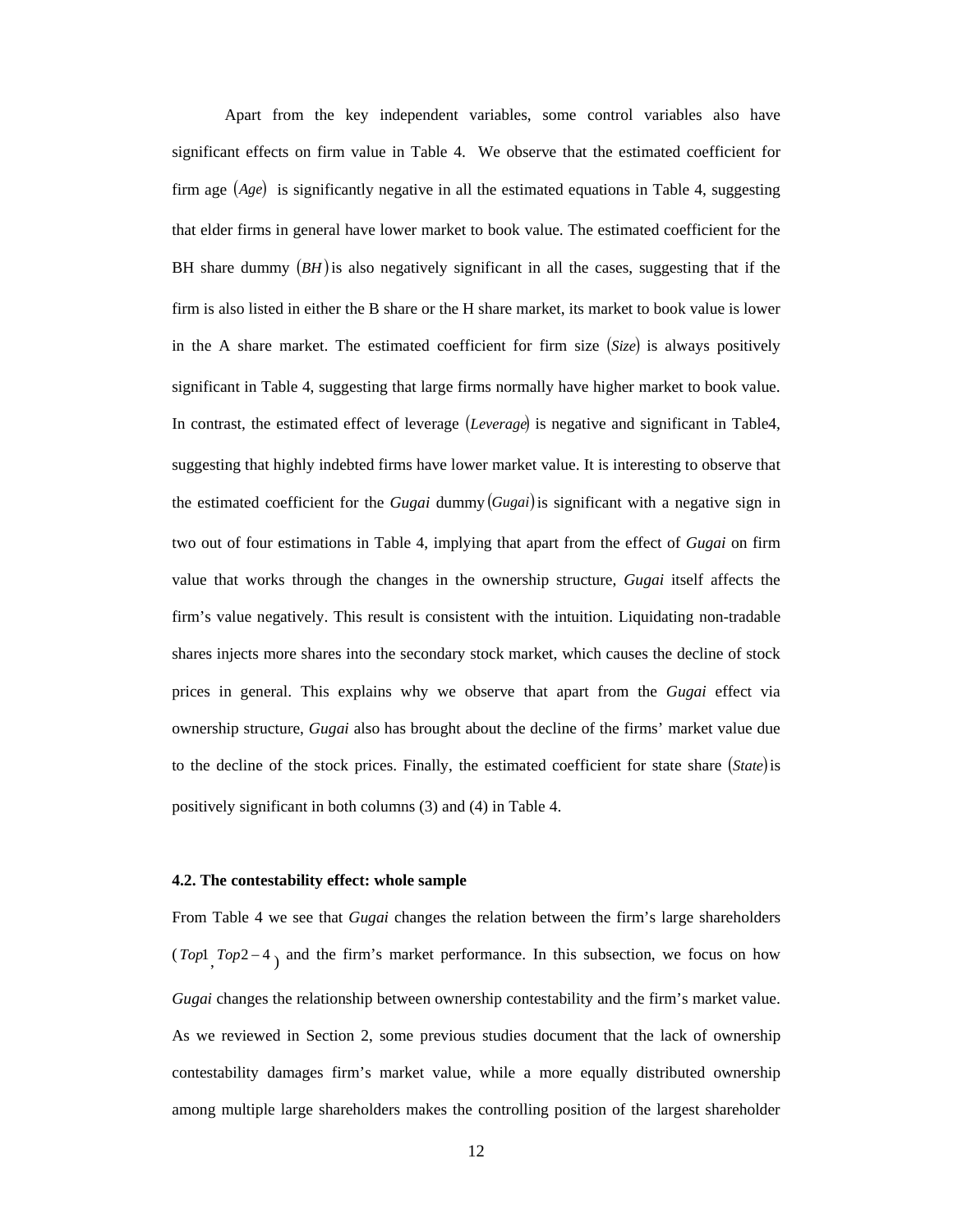contestable, hence restrains the largest shareholder's opportunistic behaviour and improves firm value (e.g. Bennedsen and Wolfenzon, 2000; Boch and Hege, 2001; Maury and Pajuste, 2005; Gutierrez and Pombo, 2009). Therefore, in this subsection we examine the interactive term between various indicators of ownership contestability and the *Gugai* dummy so that we can see whether the enhanced ownership contestability is the channel through which *Gugai* improves corporate value in China. More specifically, we use the indicators of ownership contestability defined in Section 3.2., i.e. *Contest*<sup>1</sup> ; *Contest*<sup>2</sup> ; *Contest*<sup>3</sup> ; and *Contest*<sup>4</sup> , respectively in empirical model (1). The panel data fixed effect estimation results are reported in Table 5.

 As we can see from Table 5, the estimated coefficients for the indicators of ownership contestability are negatively significant in all the estimated equations in Table 5, since out ownership contestability indicators ( *Contest*<sup>1</sup> ; *Contest*<sup>2</sup> ; *Contest*<sup>3</sup> ; *Contest*<sup>4</sup> ) proxy for the lack of contestability, this results confirms the conventional prediction on the relationship between ownership contestability and the firm's market value, i.e. the lack of ownership contestability damages firm's market value. In addition, what is more important for the purpose of our paper is that in all the cases in Table 5, the estimated coefficient for the interactive term between the ownership contestability indicator and the *Gugai* dummy is significant with a positive sign, suggesting that *Gugai* either has enhanced contestability or the stock market expects that ownership contestability to be enhanced due to liquidating nontradable shares. This result lends strong support for the ownership contestability theory which predicts that the presence of other multiple large shareholders beyond the largest shareholder improves firm's market performance. Our hypothesis 1 (H1) is clearly supported by the results shown in Table 5.

The results concerning control variables in Table 5 are in general in line with what we have obtained from Table 4. It is worth mentioning that the direct effect of *Gugai* captured by the *Gugai* dummy becomes even stronger in Table 5 because the estimated coefficient for the *Gugai* dummy is negatively significant in all cases in Table 5. Again this result is consistent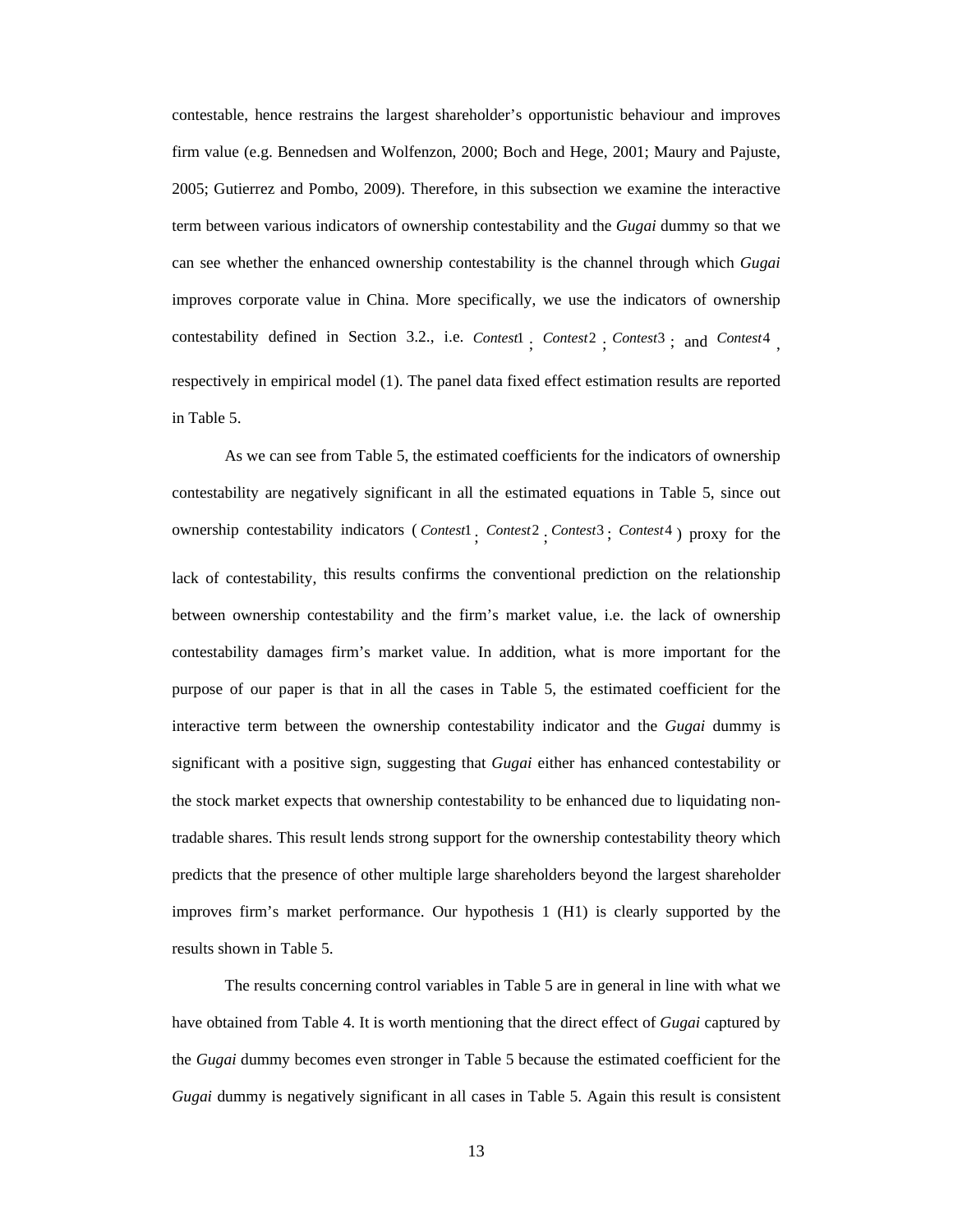with the notion that *Gugai*, although improving firm value via the changes in ownership structure, has negative effects on the market value of the firm due to the expected injection of non-tradable shares into the stock market.

# **4.3. Differences in the contestability effect between states controlled and non-statecontrolled cases**

In this subsection, we distinguish the contestability effect between state-controlled and nonstate-controlled firms. The reasons why we argue that the contestability effect from *Gugai* may differ between the two groups of firms is obvious. State controlled firms have a larger proportion of non-tradable shares and ownership is more heavily concentrated at the hand of the largest shareholder than non-state controlled firms. Therefore in theory, if *Gugai* results in ownership contestability, the state controlled firms should experience more profound *Gugai* effect in this aspect. We have already obtained some evidence supporting this conjecture concerning how *Gugai* changes the behaviour of large shareholders (see columns (3) and (4) in Table 4). In this subsection, we check whether the contestability effect from *Gugai* differ between the two groups of firms. To make the most of our data, we did not split sample firms into two subsample groups; instead we estimate the empirical model (2) based on the firmyear observations. More specifically, we construct a dummy variable (*Statedum*) that takes the value of one if the state share ratio is larger than 50%, otherwise it is zero. Correspondingly, we construct a dummy variable (*NonStatedum*)<sub>that takes the value of one if the state share</sub> ratio is less than 50%, otherwise it is zero. We then interact the state (non-state) dummy variables with the key explanatory variables, respectively as seen in empirical model (2) (see Section 3.3). The results of estimating the empirical model (2) are displayed in Table 6. First of all, we observe that the estimated relation between ownership contestability and the firm's market value is negative when it is significant in Table 6, which is consistent with the results shown in Table 5. More importantly, we are more interested in the differences in the estimated effect of the interactive term between the state controlled and non-state controlled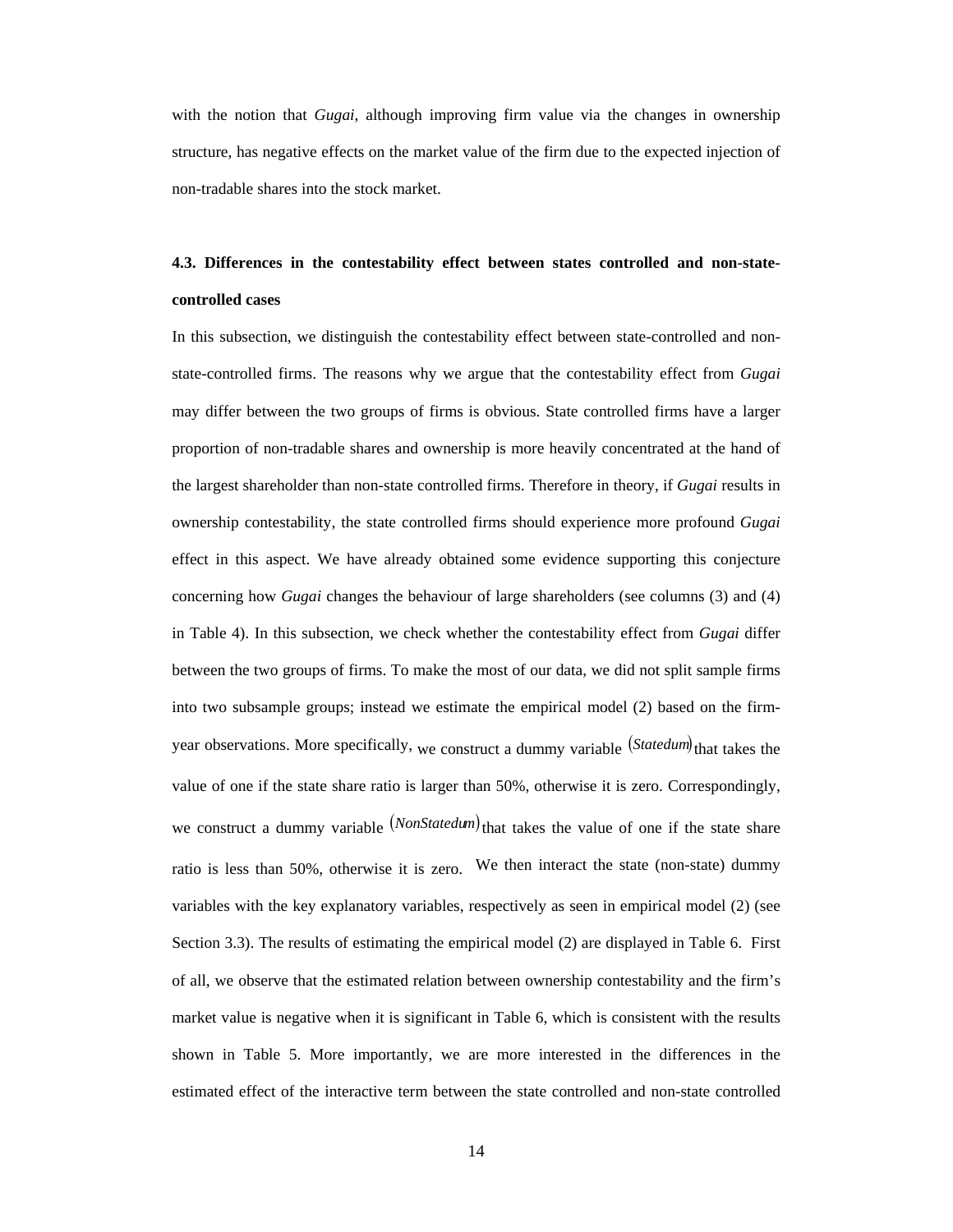cases. One pattern clearly shown in Table 6 is that the estimated coefficient for the interactive term between ownership contestability indicators and the *Gugai* dummy is positively significant only for the state-controlled cases, while it is not significant in non-state controlled cases. This result provides us with further evidence that the *Gugai* effect in term of enhancing ownership contestability is indeed more profound in state controlled cases as compared to non-state-controlled cases.

## **5. Conclusions**

Although Chinese stock markets have been established for more than twenty years, a large proportion of Chinese listed firms had been held by the state and the state related agencies, these shares were not freely tradable in the stock market before 2005. This feature of Chinese corporate governance has made it possible that the ownership of Chinese listed firms has been extremely highly concentrated at the hand of the largest shareholder before 2005. The controlling position of the largest shareholders in Chinese corporations has not been challenged by other large shareholders beyond the largest shareholder. Although the issue is important, to our best knowledge, there are no previous studies that have investigated the relation between ownership structu and corporate value from the perspective of ownership contestability for Chinese listed firms. In this paper, we take the opportunity of the 2005 split share reform (*Gugai*) to examine whether *Gugai* has taken some effects in this respective. More specifically, we test whether *Gugai* has changed the way in which the largest shareholder *Top*1 and other large shareholders *Top*2 − 4 are associated with the firm's market performance. In addition, we test whether *Gugai* has improved the firm's market value by enhancing ownership contestability. We base our empirical analyses on the ownership contestability theory which predicts that a more dispersed ownership structure improves firm value because the presence of multiple large shareholders challenges the controlling position of the largest shareholder and hence restrains the rent-seeking behaviour of the controlling shareholder. We found that China's reform of liquidating no-tradable shares (*Gugai*) has brought about positive effects on corporate governance in terms of enhancing ownership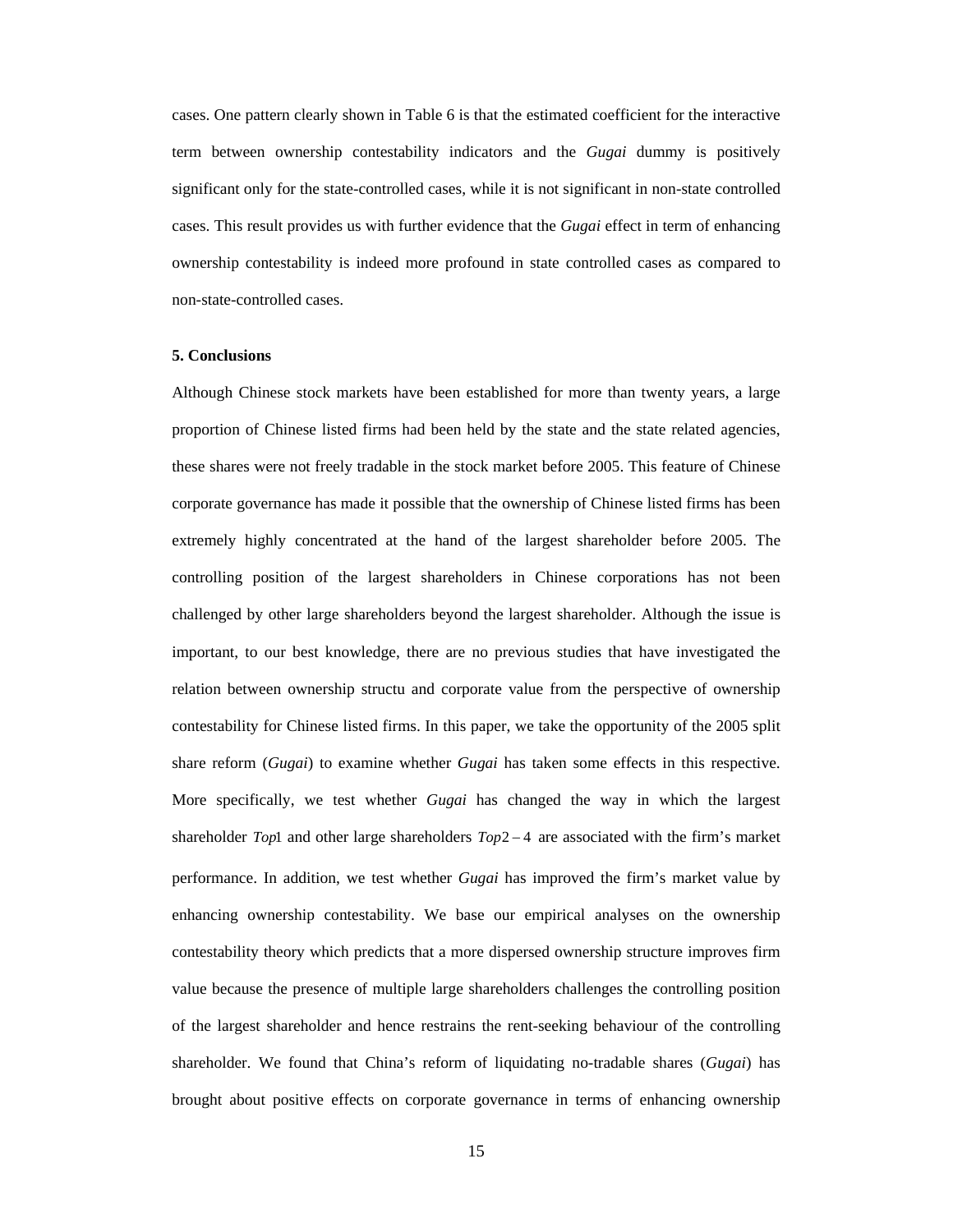contestability, which improves the firm's market value. Our evidence also shows that the positive *Gugai* effect is more profound in the state-controlled firms as compared to non-statecontrolled firms. We identify that ownership contestability is a channel through which *Gugai* affects firm market performance. The positive effect of *Gugai* on corporate value via ownership contestability is obtained after controlling for the direct effect of *Gugai* on firm value due to the (expected) injection of non-tradable shares into the Chinese stock market.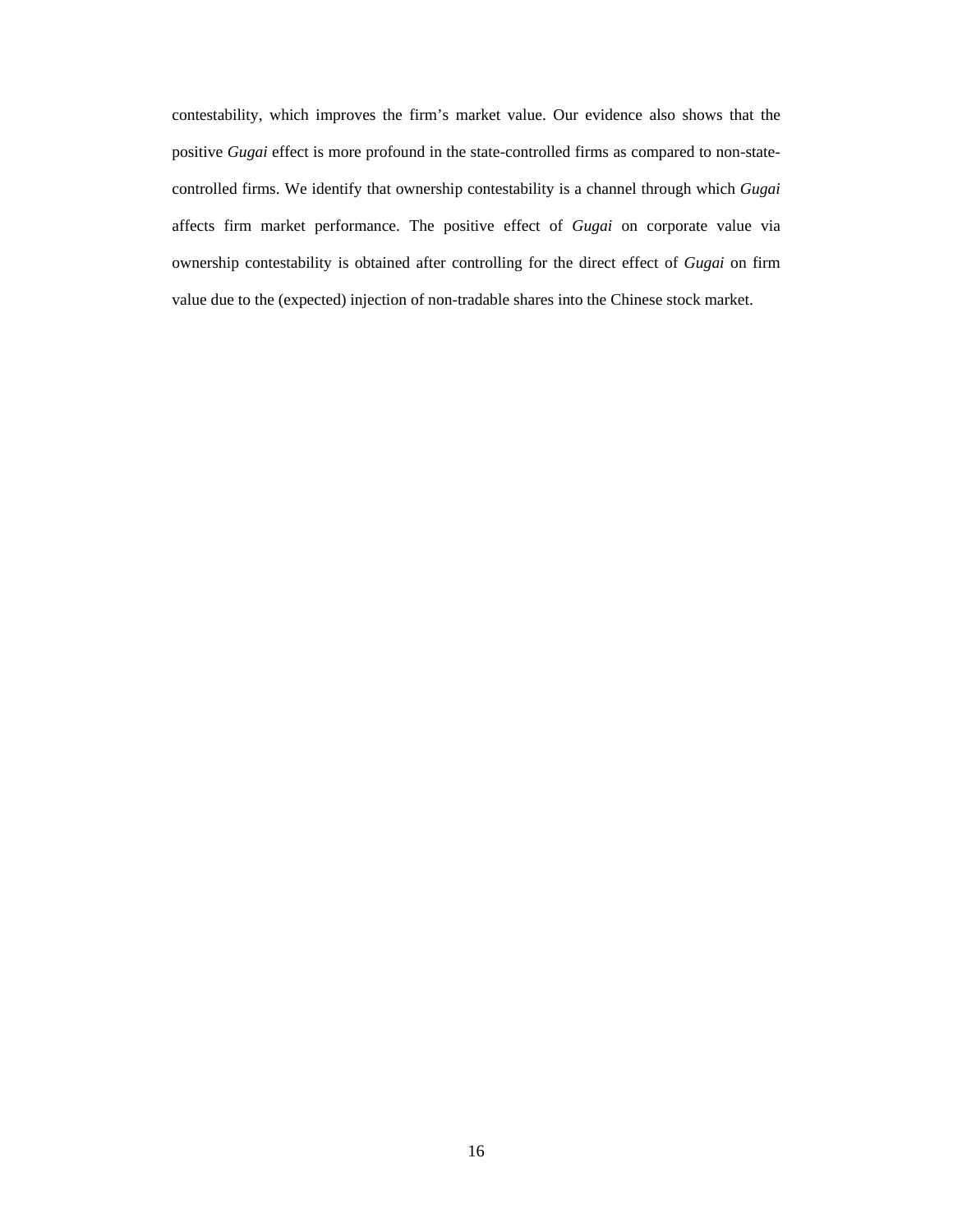# **References:**

Attig, Guedhami and Mishra (2008) Attig, Najah, Omrane Guedhami, and Dev Mishra (2008), Multiple Large Shareholders. Control Contest, and Implied Cost of Equity, Working paper , SSRnNNo 1282129.

Bennedsen, Morten and Daniel Wolfenzon ( 2000) The Balance of Power in Closely Held Corporations, Journal of Financial Economics, 58(2000), 113-139.

Boch, Francis and Ulrich Hege (2001) Multiple Shareholders and Control Contests, Working paper, Universite Aix-Marseille, France.

Chen, X., Lee, C., Li, J., 2003. Chinese Tango: Government Assisted Earnings Management. Working paper: Tulane University - A.B. Freeman School of Business.

Claessens, S., Djankov, S. and Lang, L.H.P. (2000) The Separation of Ownership and Control in East Asian Corporations, *Journal of Financial Economics*, 58 (1-2), 81-112.

Demsetz, H., and K. Lehn 1985 'The structure of corporate ownership'. Journal of Political Economy 93: 1155-1177.

Dhillon, Amrita and Silvia Rossetto (2009) Corporate Control and Multiple Large Shareholders, Working paper, department of Economics, University of Warwick.

Faccio, et al. (2000) Faccio, M., Lang, L.. and Young, L. (2001) Dividends and Expropriation, Ameriacn Economic review 91, 54-78

Gomes, Armando and Walter Novaes (2006) Sharing of Control versus Monitoring as Corporate Governance Mechanisms, Working paper, Washington University.

Gutierrez & Pombo (2009) Luis H. Gutierrrez R., Carlos Pombo V., (2009) Corporate Ownersjhip and Control contestability in Emerging Markets: the case p of Colombia, Journal of Economics and Business 61(2), March-April 2009, 122-139.

Jian, M., Wong, T.J., 2004. Earnings Management and Tunneling through Related Party Transactions: Evidence from Chinese Corporate Groups. The Hong Kong University of Science and Technology Working Paper.

La Porta, R., Lopes-de-Silanes, F. and Shleifer, A. (1999) Corporate Ownership around the World, *Journal of Finance*, 54, 471-517.

Lee, C.J., Xiao, X., 2006. Tunneling Dividends. Tulane University Working Paper.

Maury, C. Benjamin and Anete Pajuste (2005) Multiple Large Shareholders and Firm Value, Journal of banking and Finance, Vol. 29(July 2005), 1813-1834.

McConnell, John J. and Henri Servaes (1990) Additional Evidence on Equity Ownership and Corporate Value, Journal of Financial Economics 27 (1990), 596-612. (on corprate value is a function of the structure of equity ownership).

Shleifer, A. and Vishny, R.W. (1986) Large Shareholders and Corporate Control, *Journal of Political Economy*, 94, 461-488.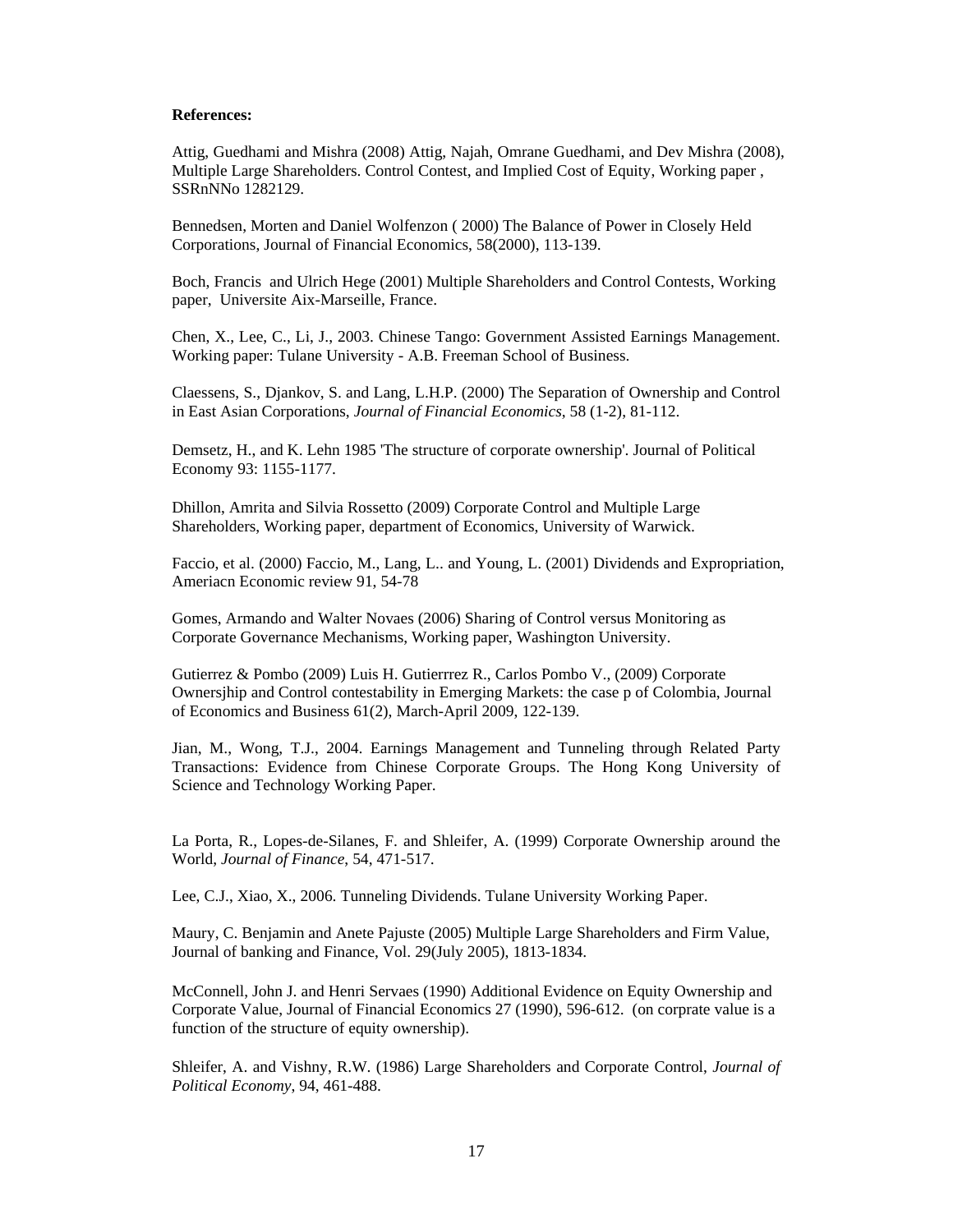Sun, Qian, Tong, Wilson, 2003." China Share Issue Privatization: The extent of its success." *Journal of Financial Economics* 70, 183-222.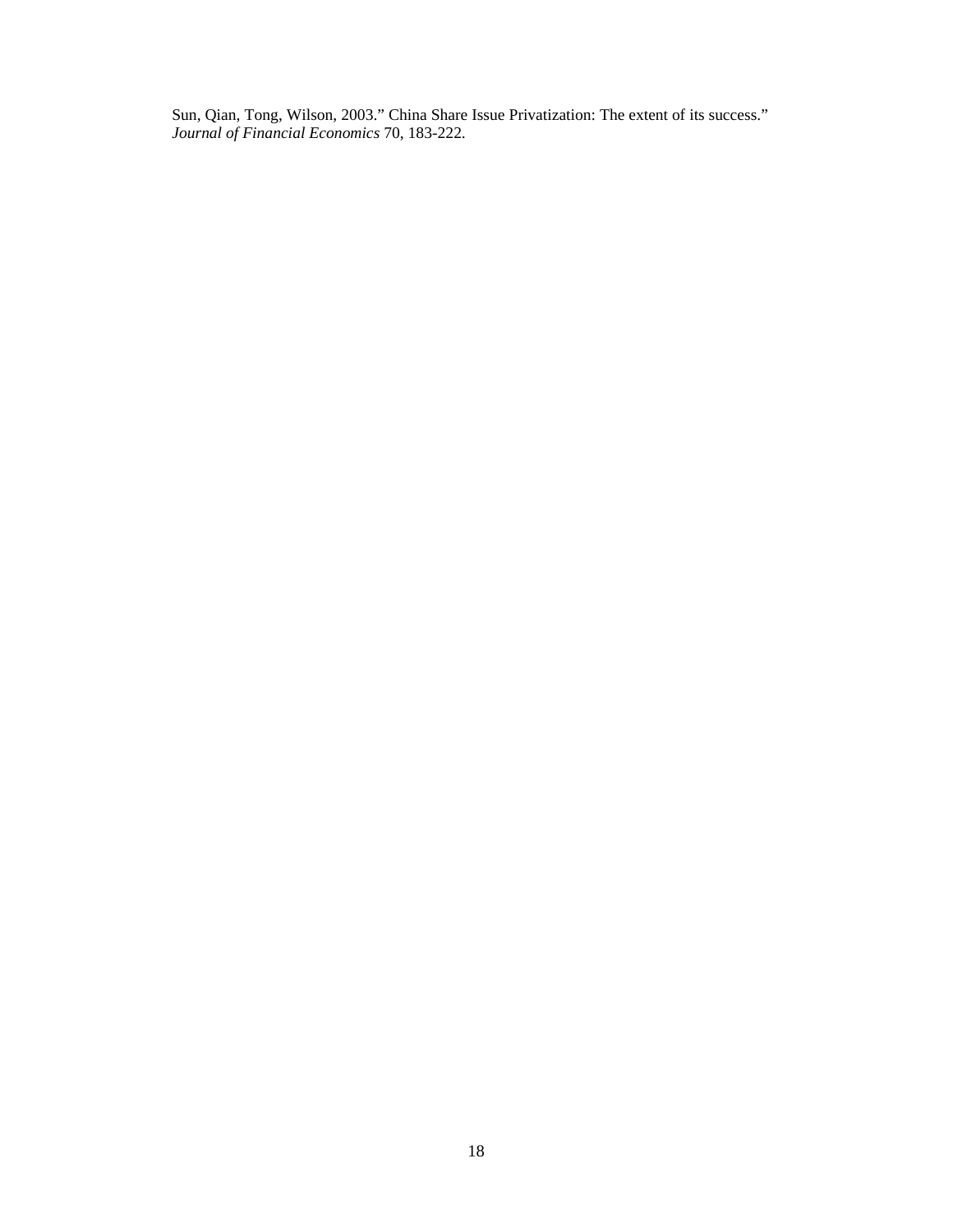| Table 1 Distribution of the firms that have undertaken Gugai |  |  |  |
|--------------------------------------------------------------|--|--|--|
|--------------------------------------------------------------|--|--|--|

|       | Shengzhen | Shanghai | Total | % of the total |
|-------|-----------|----------|-------|----------------|
| 2005  | 110       | 129      | 239   | 18.63          |
| 2006  | 320       | 585      | 905   | 70.54          |
| 2007  | 49        | 65       | 114   | 8.89           |
| 2008  | 13        | 12       | 25    | 1.95           |
| Total | 492       | 791      | 1283  | 100            |

Notes: The table shows the number of firms that have finished *Gugai* in a specified year. Sources: CSRC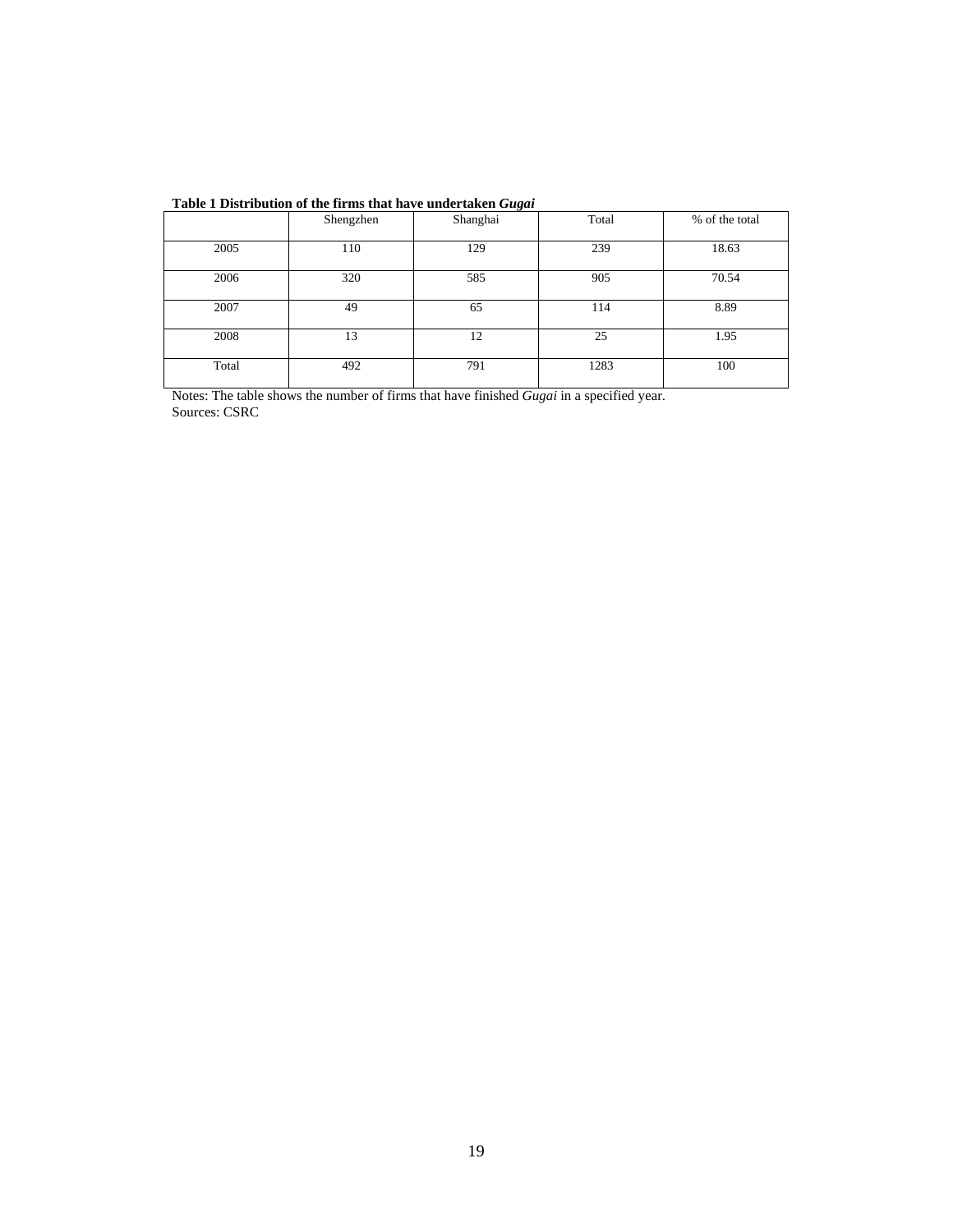|                      |        | 2002    | 2003    | 2004    | 2005    | $\cdot$<br>2006 | 2007    | 2008    |
|----------------------|--------|---------|---------|---------|---------|-----------------|---------|---------|
| <b>State</b>         | Mean   | 0.4074  | 0.3751  | 0.3585  | 0.3429  | 0.2887          | 0.2612  | 0.2294  |
|                      | Median | 0.4972  | 0.4251  | 0.4019  | 0.3797  | 0.3027          | 0.2738  | 0.2246  |
| Top1                 | Mean   | 50.8743 | 44.0129 | 43.0757 | 41.3121 | 35.9246         | 35.4886 | 35.6054 |
|                      | Median | 52.4550 | 43.9100 | 42.3750 | 39.8550 | 34.2500         | 34.1900 | 33.9600 |
| $Top2-4$             | Mean   | 10.9164 | 14.4328 | 15.4200 | 15.3643 | 13.7418         | 12.5869 | 11.9154 |
|                      | Median | 7.2150  | 11.6700 | 12.8000 | 12.6800 | 11.2250         | 9.9500  | 9.2400  |
| Contest1             | Mean   | 44.1095 | 34.9079 | 33.4630 | 31.7280 | 27.4931         | 27.6983 | 28.1572 |
|                      | Median | 47.3350 | 35.0900 | 32.7400 | 30.1200 | 25.1450         | 26.2300 | 26.2820 |
| Contest <sub>2</sub> | Mean   | 23.8022 | 20.2505 | 18.3152 | 14.3990 | 9.1027          | 9.2292  | 9.6119  |
|                      | Median | 6.9885  | 3.7754  | 3.0087  | 2.9239  | 2.7925          | 3.2594  | 3.5303  |
| Contest <sub>3</sub> | Mean   | 2978.73 | 2409.67 | 2333.88 | 2166.34 | 1666.19         | 1617.54 | 1623.72 |
|                      | Median | 2859.92 | 2187.55 | 2031.41 | 1874.15 | 1371.86         | 1342.50 | 1339.94 |
| Contest4             | Mean   | 2464.22 | 1816.68 | 1714.33 | 1566.76 | 1183.89         | 1171.35 | 1197.14 |
|                      | Median | 2255.37 | 1364.11 | 1165.56 | 1005.25 | 736.82          | 775.48  | 807.74  |
| Obs.                 |        | 144     | 1003    | 1102    | 1102    | 1102            | 1101    | 1100    |

**Table 2 Ownership and its concentration of Chinese listed firms around the** *Gugai* **period**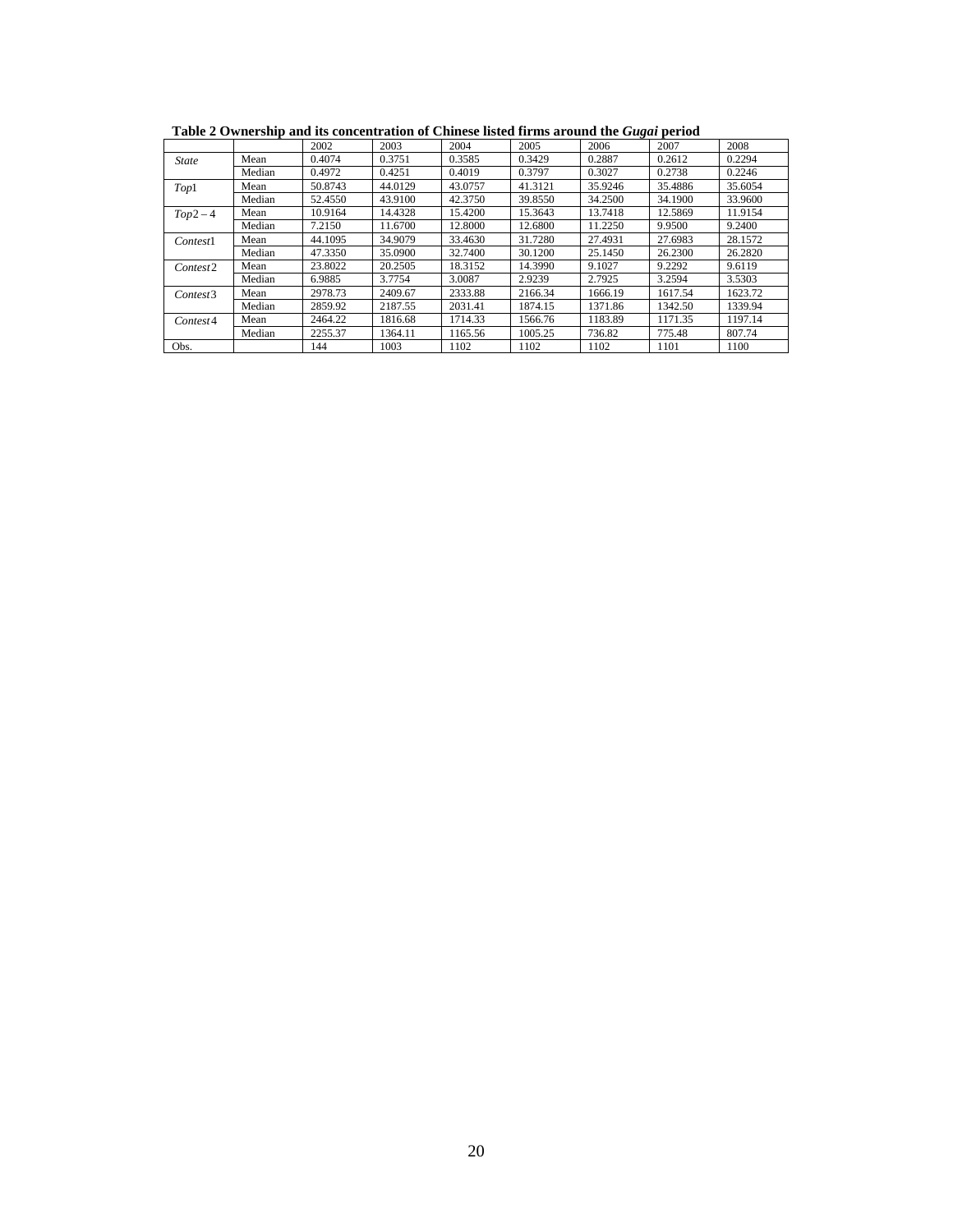|                                            | Whole      |                |            | State versus Nonstate |  |  |
|--------------------------------------------|------------|----------------|------------|-----------------------|--|--|
|                                            |            |                |            | controlled cases      |  |  |
|                                            | 1          | $\overline{c}$ | 3          | 4                     |  |  |
| $Age_{t-1}$                                | $-0.0099$  | $-0.0101$      | $-0.0099$  | $-0.0097$             |  |  |
|                                            | $(-2.80)$  | $(-2.82)$      | $(-2.80)$  | $(-2.75)$             |  |  |
| $BH_{t-1}$                                 | $-0.2121$  | $-0.2308$      | $-0.2253$  | $-0.2337$             |  |  |
|                                            | $(-1.79)$  | $(-1.94)$      | $(-1.90)$  | $(-1.97)$             |  |  |
| $Size_{t-1}$                               | 0.1130     | 0.1175         | 0.1131     | 0.1152                |  |  |
|                                            | (14.98)    | (15.72)        | (15.00)    | (15.44)               |  |  |
| $Leverage_{t-1}$                           | $-0.0633$  | $-0.0643$      | $-0.0646$  | $-0.0677$             |  |  |
|                                            | $(-3.23)$  | $(-3.36)$      | $(-3.38)$  | $(-3.55)$             |  |  |
| $Growth_{t-1}$                             | 0.0081     | 0.0008         | 0.0008     | 0.0008                |  |  |
|                                            | (0.92)     | (0.95)         | (0.91)     | (0.95)                |  |  |
| $Gugai_{t-1}$                              | $-0.0864$  | $-0.0046$      | $-0.0764$  | $-0.0043$             |  |  |
|                                            | $(-6.24)$  | $(-0.41)$      | $(-4.90)$  | $(-0.38)$             |  |  |
| $State_{t-1}$                              | 0.0225     | 0.0235         | 0.0499     | 0.0361                |  |  |
|                                            | (1.17)     | (1.24)         | (2.15)     | (1.77)                |  |  |
| $\mathit{Topl}_{t-1}$                      | $-0.0011$  |                |            |                       |  |  |
|                                            | $(-3.12)$  |                |            |                       |  |  |
| $Topl_{t-1} * Gugai_{t-1}$                 | 0.0017     |                |            |                       |  |  |
|                                            | (7.58)     |                |            |                       |  |  |
| $Top2-4_{t-1}$                             |            | 0.0017         |            |                       |  |  |
|                                            |            | (4.18)         |            |                       |  |  |
| $Top2-4_{t-1} * Gugai_{t-1}$               |            | $-0.0004$      |            |                       |  |  |
|                                            |            | $(-1.24)$      |            |                       |  |  |
| $Topl_{t-1} * Statedum_{t-1}$              |            |                | $-0.0011$  |                       |  |  |
|                                            |            |                | $(-3.27)$  |                       |  |  |
| $Topl_{t-1} * Gugai_{t-1} * Statedum$      |            |                | 0.0015     |                       |  |  |
|                                            |            |                | (6.63)     |                       |  |  |
| $Topl_{t-1} * NonStatedum_{t-1}$           |            |                | $-0.0007$  |                       |  |  |
|                                            |            |                | $(-1.78)$  |                       |  |  |
| $Topl_{t-1} * Gugai_{t-1} * NonStatedum$   |            |                | 0.0014     |                       |  |  |
|                                            |            |                | (4.09)     |                       |  |  |
| $Top2-4_{t-1} * Statedum_{t-1}$            |            |                |            | 0.0001                |  |  |
|                                            |            |                |            | (0.22)                |  |  |
| $Top2-4_{t-1} * Gugai_{t-1} * Statedum$    |            |                |            | 0.0020                |  |  |
|                                            |            |                |            | (3.66)                |  |  |
| $Top2-4_{t-1} * NonStatedum_{t-1}$         |            |                |            | 0.0019                |  |  |
|                                            |            |                |            | (4.34)                |  |  |
| $Top2-4_{t-1} * Gugai_{t-1} * NonStatedum$ |            |                |            | $-0.0010$             |  |  |
|                                            |            |                |            | $(-3.01)$             |  |  |
| Industry                                   | yes        | yes            | yes        | yes                   |  |  |
| R-squared                                  | 0.6918     | 0.6885         | 0.6921     | 0.6912                |  |  |
| F-test (p-value)                           | 5.97(0.00) | 5.91(0.00)     | 5.95(0.00) | 5.94(0.00)            |  |  |
| Observations                               | 5210       | 5210           | 5210       | 5210                  |  |  |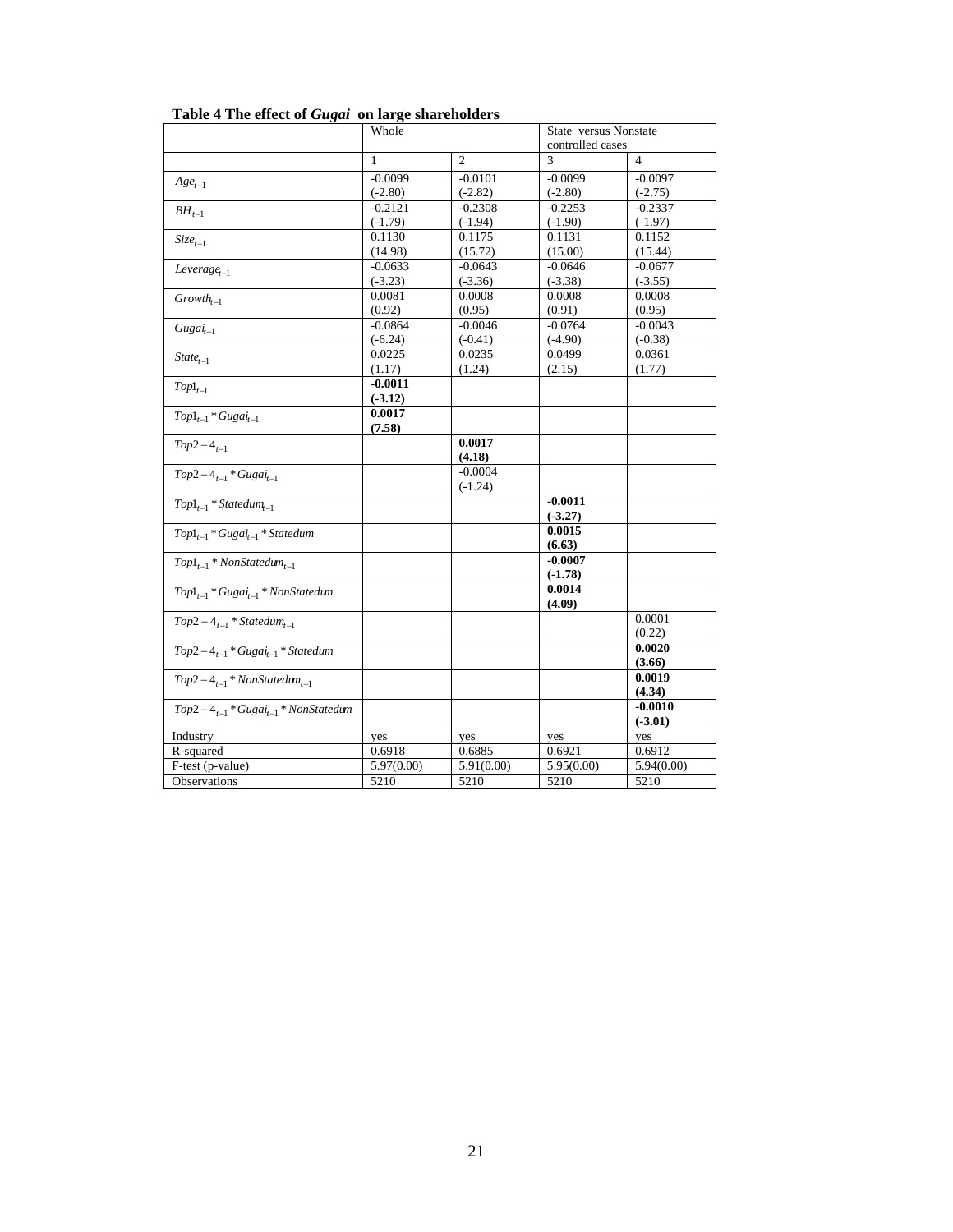|                                          | 1          | $\overline{c}$ | 3          | $\overline{\mathcal{A}}$ |
|------------------------------------------|------------|----------------|------------|--------------------------|
| $Age_{t-1}$                              | $-0.0105$  | $-0.0106$      | $-0.0093$  | $-0.0103$                |
|                                          | $(-2.95)$  | $(-2.97)$      | $(-2.61)$  | $(-2.90)$                |
| $BH_{t-1}$                               | $-0.2166$  | $-0.2070$      | $-0.2121$  | $-0.2139$                |
|                                          | $(-1.82)$  | $(-1.74)$      | $(-1.79)$  | $(-1.80)$                |
| $Size_{t-1}$                             | 0.1162     | 0.1198         | 0.1122     | 0.1154                   |
|                                          | (15.47)    | (16.04)        | (14.92)    | (15.44)                  |
| Leverage <sub><math>t-1</math></sub>     | $-0.0638$  | $-0.0622$      | $-0.0631$  | $-0.0635$                |
|                                          | $(-3.33)$  | $(-3.25)$      | $(-3.32)$  | $(-3.33)$                |
| $Growth_{t-1}$                           | 0.0008     | 0.0009         | 0.0008     | 0.0008                   |
|                                          | (0.95)     | (0.98)         | (0.96)     | (0.94)                   |
| $Gugai_{t-1}$                            | $-0.0465$  | $-0.0196$      | $-0.3138$  | $-0.1540$                |
|                                          | $(-3.95)$  | $(-1.86)$      | $(-8.19)$  | $(-7.30)$                |
| $State_{t-1}$                            | 0.0241     | 0.0168         | 0.0198     | 0.0234                   |
|                                          | (1.25)     | (0.89)         | (1.04)     | (1.23)                   |
| $Context_{t-1}$                          | $-0.0007$  |                |            |                          |
|                                          | $(-3.11)$  |                |            |                          |
| $Context_{t-1} * Gugai_{t-1}$            | 0.0009     |                |            |                          |
|                                          | (5.40)     |                |            |                          |
| $Context2_{t-1}$                         |            | $-0.0002$      |            |                          |
|                                          |            | $(-3.29)$      |            |                          |
| Contest $2_{t-1}$ * Gugai <sub>t-1</sub> |            | 0.0004         |            |                          |
|                                          |            | (2.63)         |            |                          |
| $Context3_{t-1}$                         |            |                | $-0.0211$  |                          |
|                                          |            |                | $(-2.43)$  |                          |
| $Context3_{t-1} * Gugai_{t-1}$           |            |                | 0.0403     |                          |
|                                          |            |                | (8.25)     |                          |
| $Context4_{t-1}$                         |            |                |            | $-0.0118$                |
|                                          |            |                |            | $(-2.90)$                |
| $Context4_{t-1} * Gugai_{t-1}$           |            |                |            | 0.0206                   |
|                                          |            |                |            | (7.58)                   |
| Industry                                 | yes        | yes            | yes        | yes                      |
| R-squared                                | 0.6899     | 0.6884         | 0.6925     | 0.6915                   |
| $Ftest(p-value)$                         | 5.93(0.00) | 5.88(0.00)     | 5.97(0.00) | 5.94(0.00)               |
| <b>Observations</b>                      | 5210       | 5210           | 5210       | 5210                     |

**Table 5 The contestability effect: Whole sample**